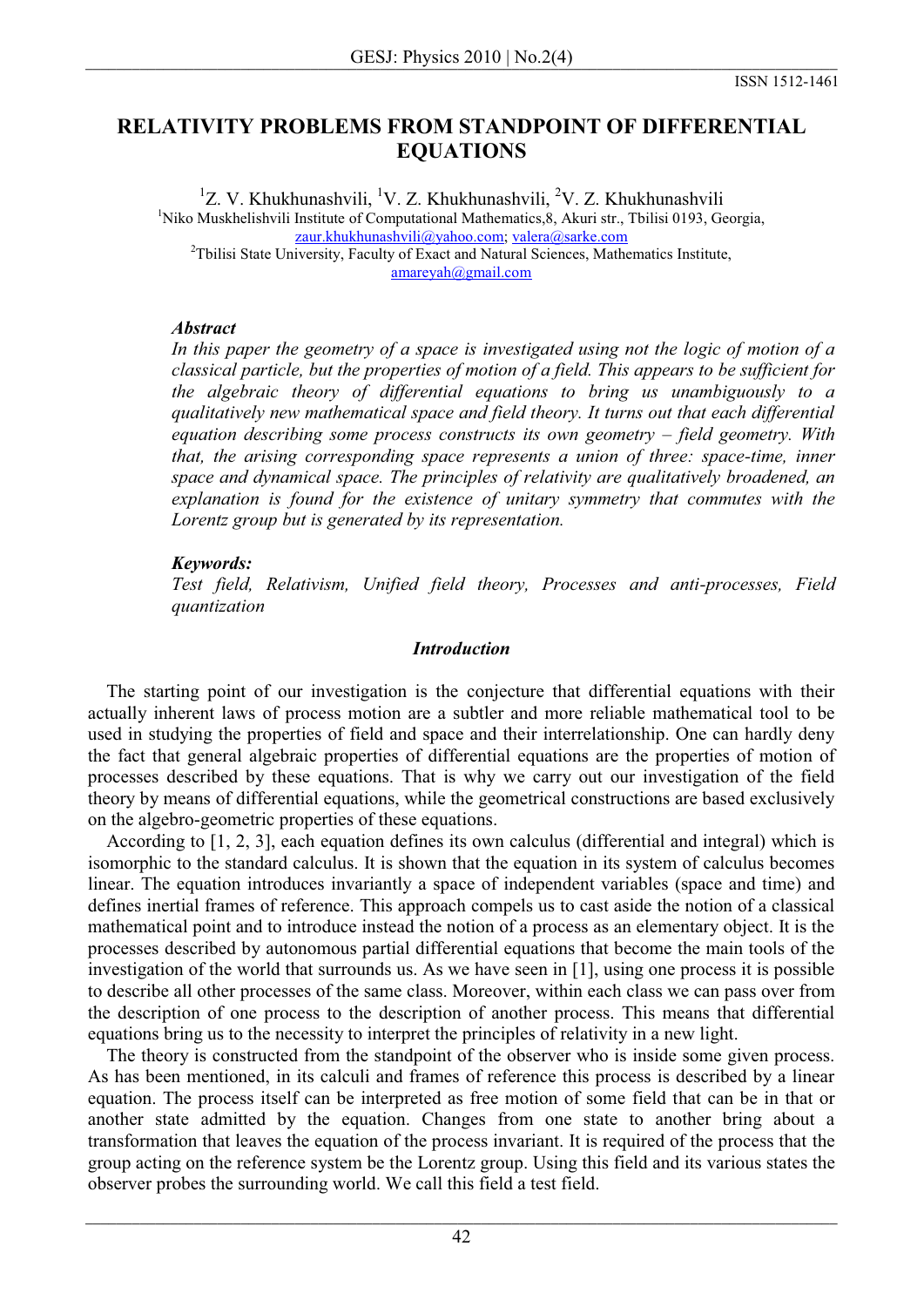When giving a differential equation, we in fact automatically give three spaces: a space-time, a group representation space and a tangent space. A tangent space arises because of the presence of derivatives in the equation. These three spaces are united by a differential equation into a whole geometric complex. In the tangent space there exists a group of nonintegrable transformations which is connected through a differential equation with the Lorentz group representation. We call this group dynamic. The dynamic group together with the Lorentz group completely defines the arisen geometry of the space. We use the Dirac equation as an example to show that the found dynamic group commutes with the Lorentz group and is isomorphic to a noncompact group  $SU(3,3)$ . It turns out that this geometry contains a mechanism that violates the arisen unitary group.

# **Field Geometry**

In this chapter we investigate the geometry which arises on the basis of free motion of a field.

# 1. Fundamental principles

In  $[1]$  we have studied with sufficient completeness the algebraic properties of differential equations. Based on these studies, we formulate here the starting standpoints which underlie the entire further

theory.

The simplest object of the investigated theory is a process that plays the same fundamental role as a material point and an event in classical physics. By a process we mean a physical phenomenon that evolves in space-time in the absence of external disturbances. We postulate that any process in some frame of reference is always described by an autonomous quasilinear system of first order partial differential equations.

Proceeding from the algebraic theory of differential equations  $[1-3]$ , we believe that this postulate evidently tells us if not everything but at lest almost everything about the properties of real processes and all their possible states. Note that we do not consider here processes which are not described by differential equations.

For convenience, let us introduce some terms and notation. We call the space-time the external space, while the space, where the sought functions of differential equations undergo changes, the internal space. The topological product of the external and the internal space is called the total space. The dimension of a system of equations describing a given process should be interpreted as the dimension of the process itself or, which is the same, the dimension of the external space. The set of all kinds of processes having the same dimension is called the set of processes of the same class [1].

Furthermore, the Greek letters  $\nu, \tau, \sigma, \ldots$  denote the tensor indexes of the external space, while the Latin letters  $k, n, m, \ldots$  denote the tensor indexes of the internal space. The tensor indexes corresponding to the coordinates of the conjugate internal space are sometimes overlined. The capital Latin letters A, B, C, ... denote the indexes running through the values  $\nu, k, \overline{n}$ .

Let us discuss in more detail the properties of processes and their corollaries arising from the algebraic properties of differential equations.

(1) As we have seen in [1], the differential equation of each process defines its own frame of reference of the external space and the double numerical field acting over the elements of the internal space. This double numerical field brings us in turn to a double frame of reference with a simultaneous appearance of the double numerical field acting in the external space  $[1, 2]$ . In terms of this frame of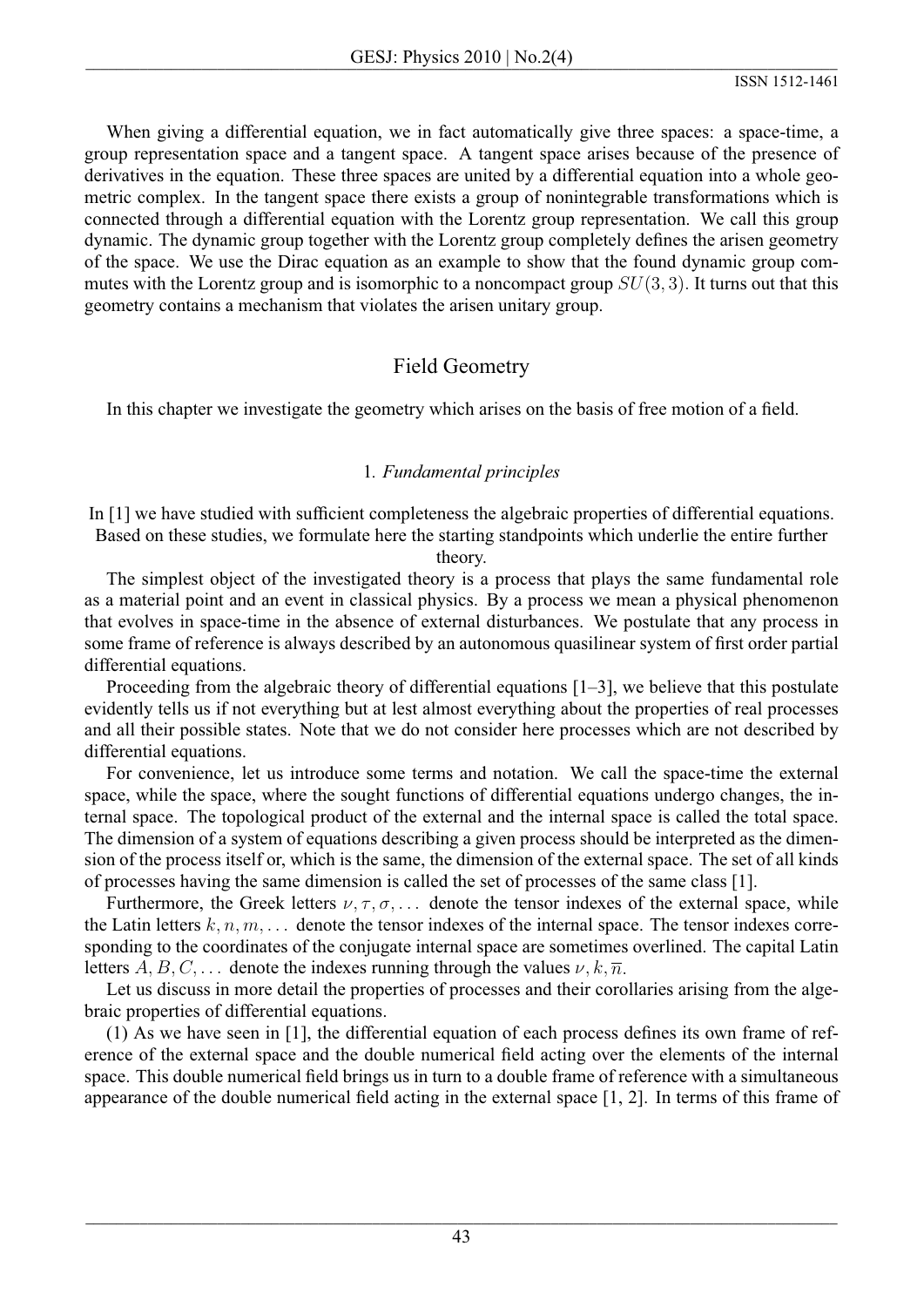reference we can write differential equations of other processes of the same class. In other words, we can recognize all other processes from the standpoint of the initial process.

Note that the double numerical field generated by the differential equation has an alternative character  $[1, 2]$ . The evolving process uses only one of the fields, totally ignoring the other field. This topic will be discussed later in follow-up paper.

(2) From the theorem on the existence and uniqueness of a solution of a differential equation it follows that a real process always evolves while being in a concrete state. On the other hand, any process may be in various states admitted by a differential equation. If there exists a transformation of the considered equation that changes one state to another one, then such states are called equivalent. Otherwise, they are called irreducible. It is obvious that transformations acting in equivalent states form a group. Hence we immediately conclude that under the action of the formed group the differential equation of the process remains invariant in view of the fact that in the absence of external disturbances the equation describes the process with all its possible states.

(3) For various but equivalent states, the reference frames of the external space, which are defined by the prescribed process, can be different. As has been said in (2), there exists a transformation that changes one state of the process to another state, which results in the transformation of one reference frame into another frame. On the other hand, as shown in [1], in the proper calculus the invariance of the differential equation of the process leads to a linear transformation of the frame of reference, which means that there arise inertial frames.

We next assume that the group of transformations, which is generated by the transformation of equivalent states of considered process and acts in the external space, is the Lorentz group. Along with this assumption, it is required that the differential equations of other processes written in the system of calculus of the considered process be invariant with respect to this group.

(4) Suppose we are given some process with the observer inside. The process is the motion of some field with its all possible states. From the standpoint of his process the observer defines the frame of reference and system of calculus. As shown in [1], the differential equation in the proper calculus is written in the linear form. Therefore we postulate that the equation of this process in the proper calculus has the form

$$
a^{\nu} \frac{\partial u}{\partial x^{\nu}} = mu,
$$
\n(1.1)

where  $a^{\nu}(\nu = 1, 2, 3, 4)$  are square N-matrices, the mass  $m \neq 0$  and is measured in the inverse units of length.

For equation  $(1.1)$  to describe real particles it must satisfy two conditions: the equation must be invariant with respect to the Lorentz group and, besides, the equality

$$
(a^{\nu})^{+} = -a^{\nu} \tag{1.2}
$$

must be fulfilled for the Lorentz conjugation.

In the sequel we will consider only equations like  $(1.1)$  which satisfy these conditions. In that case, as different from other equations, we will call  $(1.1)$  an admissible equation.

(5) As has been shown in Section 10 from [1], the algebraic theory brings us to a conclusion that in order that the description of processes be orderly, solutions of differential equations should be extended to the matrix algebra. Thus we can assume that a solution  $u(x)$  of equation (1.1) is an N-dimensional square matrix. An equation of plane waves for  $(1.1)$  and the Dirac conjugate equation have the form

$$
a_{\alpha} \frac{du_{\alpha}}{dz_{\alpha}} = mu_{\alpha},\tag{1.3}
$$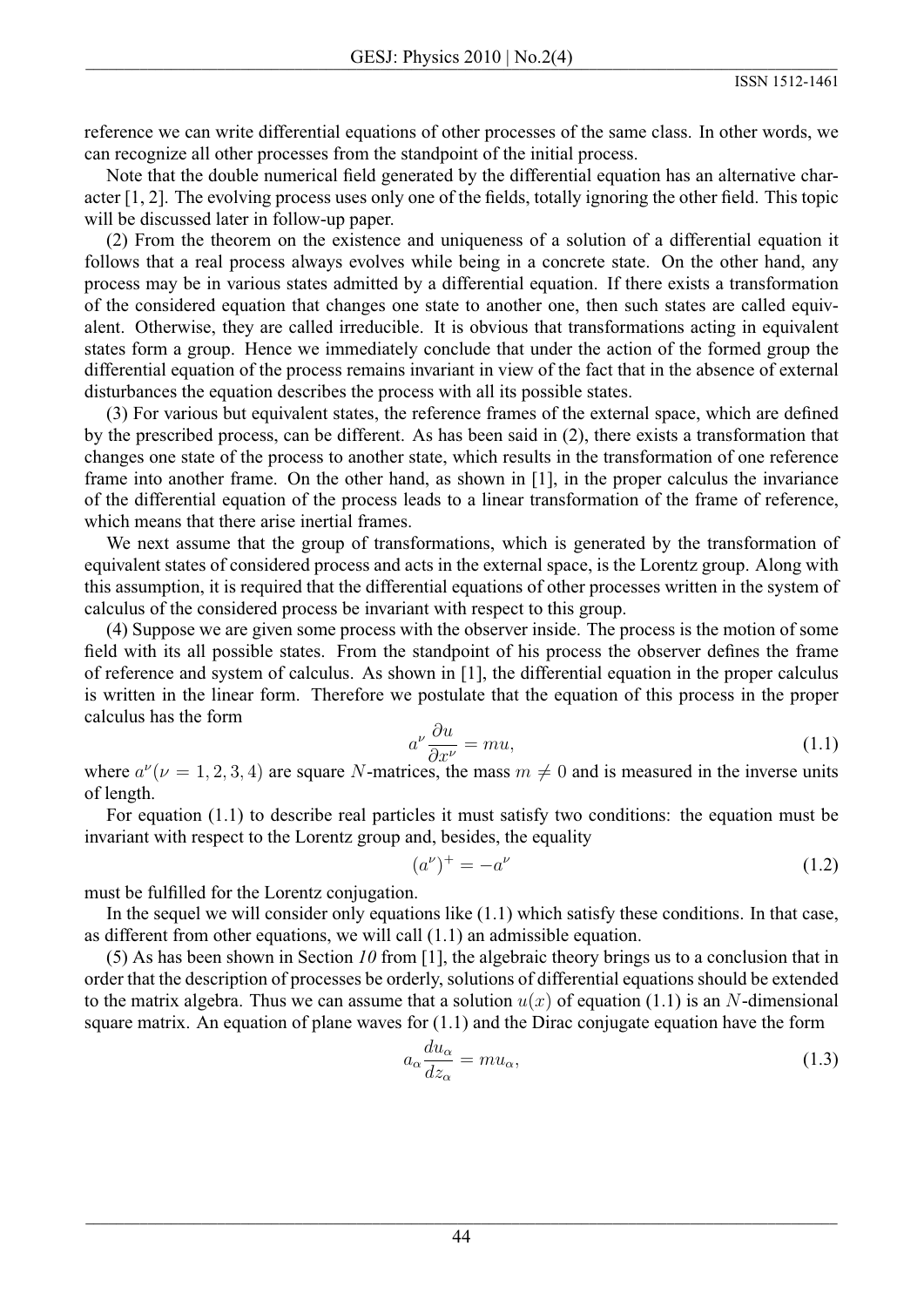$$
\frac{du_{\alpha}^{+}}{dz_{\alpha}}a_{\alpha} = -mu_{\alpha}^{+},
$$

where (1.2) is taken into account. In (1.3) we have introduced the following notation:  $z_{\alpha} = l_{\alpha}^{-1} \alpha_{\nu} x^{\nu}$ ,  $a_{\alpha} = l_{\alpha}^{-1} \alpha_{\nu} a^{\nu}$ ,  $l_{\alpha} = \alpha_{\nu} l^{\nu}$ , and  $\alpha \in \Omega$  [1].

According to Section 10 from [1], we can introduce the metric in the space  $\Gamma^1_{\alpha} \times \Gamma^{N \times N}_{\alpha}$ .

$$
ds_{\alpha}^{2} = \overset{\circ}{g_{\alpha}} dz_{\alpha}^{2} + 2H_{\alpha}sp[(w_{\alpha}^{+}w_{\alpha})^{-1}dw_{\alpha}^{+}dw_{\alpha}], \qquad (1.4)
$$

where  $w_{\alpha_n}^k$  are the coordinates of elements of the space  $\Gamma_\alpha^{N \times N}$ . Note that, as different from [1] where we denote by  $w_{\alpha}$  the solutions of linear equations, here and in the sequel  $w_{\alpha}^{k}$  are assumed to be independent values. Along with  $\Gamma_\alpha^{N \times N}$ , the equation of plane waves introduces the real one-dimensional space  $\Gamma_{\Omega}^{1}$  through which the variable  $z_{\alpha}$  runs.

From the construction of (1.4) we see that  $g_{\alpha}$  and  $H_{\alpha}$  from equation (1.3) cannot be defined in a straightforward manner.

(6) By virtue of the results of  $[1]$ , the consideration of the algebraic properties of differential equations like (1.1) results in obtaining a trivial fiber space  $P(\Gamma_4, \Gamma_\alpha^{N \times N}, \pi)$  with base space  $\Gamma_4$ , fibers  $\Gamma_{\alpha}^{N \times N}$  and projection  $\pi : P \to \Gamma_4$ .  $\Gamma_4$  is the space with elements  $\alpha = (\alpha_1, \alpha_2, \alpha_3, \alpha_4)$ .

According to [1], an arbitrary solution  $u(x)$  of equation (1.1) is a  $\chi$  -mapping of the trivial fiber space P into the space  $\Gamma^{N \times N}$  when the fiber elements are plane waves  $u_{\alpha}$ . In particular, one of  $\chi$ mappings is a sum

$$
\chi_{\Omega_n}^{\ \ k} = \sum_{\alpha \in \Omega} q_\alpha \, w_{\alpha_n}^{\ \ k},
$$
\n
$$
(k, n = 1, \dots, N).
$$
\n(1.5)

As in [1], the following condition is imposed on the numerical coefficients  $q_{\alpha}$ :

$$
\sum_{\alpha \in \Omega} q_{\alpha} = 1
$$

Without going into details we wish to note that equation  $(1.1)$  implies the existence of the following algebraic operations  $\Gamma_{\alpha}^{N \times N}$  [1]:

$$
\begin{aligned}\n(\stackrel{1}{w}\stackrel{\cdot}{\oplus}\stackrel{2}{w})_n^k &= \sum_{\alpha \in \Omega} q_\alpha (w_{\alpha n}^{1-k} + w_{\alpha n}^{2-k}), \\
(\stackrel{1}{w}\stackrel{\cdot}{\otimes}\stackrel{2}{w})_n^k &= \sum_{\alpha \in \Omega} \sum_{m=1}^n q_\alpha w_{\alpha m}^{1-k} w_{\alpha n}^{2m},\n\end{aligned} \tag{1.6}
$$

where  $w, w \in \Gamma^{N \times N}$  and  $\Gamma^{N \times N}$  is the internal space of equation (1.1). The neutral elements in operations  $(1.6)$  are

$$
0 = \sum_{\alpha \in \Omega} 0,\tag{1.7}
$$

where  $0$  is a zero  $N$ -matrix. The unit element is the matrix

$$
E_{\Omega}{}_{n}^{k} = \sum_{\alpha \in \Omega} q_{\alpha} \delta_{n}^{k} = \delta_{n}^{k}, \qquad (1.8)
$$

where  $\delta_n^k$  is the Kronecker symbol. The elements w and  $w^{-1}$  of the space  $\Gamma^{N \times N}$  are called reciprocal if the equality

$$
w \dot{\otimes} w^{-1} = E_{\Omega} \tag{1.9}
$$

is fulfilled.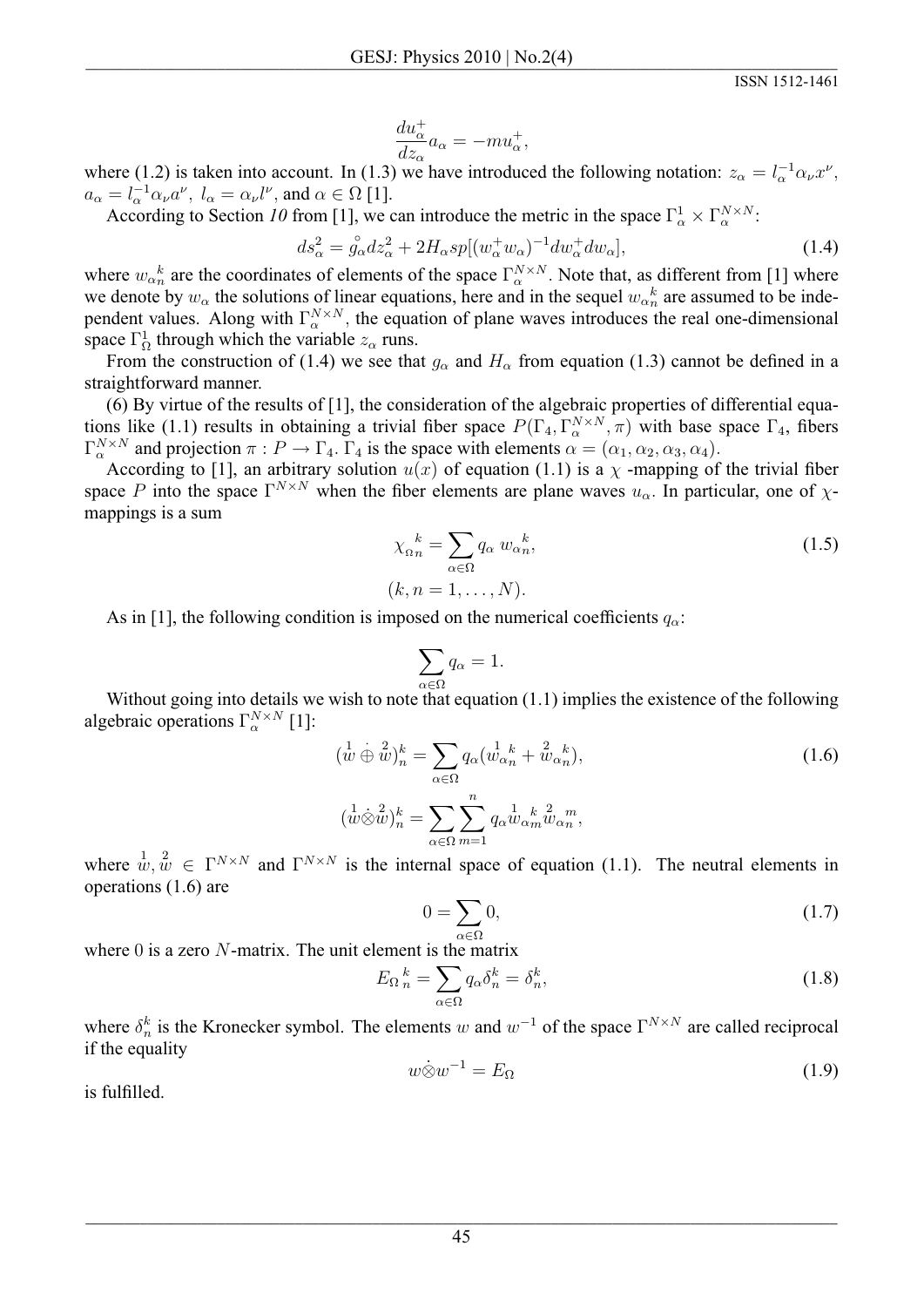For metric (1.4) to be realized, in the fibers  $\Gamma_\alpha^{N \times N}$  we have to make the following requirement: if the matrix  $w_\alpha \neq 0$ , then it must be nonsingular. Since in (1.6) the matrix multiplication is used, as shown in [1], this requirement brings us to a conclusion that  $(1.5-9)$  forms an associative algebraic field [5]. Along with this, there exist alternative operations of matrix addition and multiplication [1, 2]. In other words, in the space  $\Gamma^{N \times N}$  there acts the double algebraic body. We remark incidentally that the conjugate neutral elements arisen in the double body are represented by the zero  $N$ -matrix  $O$ and the N-matrix  $\infty$ , where all elements are infinities. In the role of the conjugate unit element we have the matrix

$$
\widehat{E}_{\Omega}^{\ \ k}_{\ n} = \sum_{\alpha \in \Omega} \frac{1}{q_{\alpha}} \widehat{\delta}_{n}^{k} = \widehat{\delta}_{n}^{k},
$$

where  $\sum_{n=1}^{\infty}$  is an alternative sum to the standard sum [1], and

$$
\hat{\delta}_n^k = \begin{cases} 1, & k = n, \\ \infty, & k \neq n. \end{cases}
$$

(7) In the space  $\Gamma^{N \times N}$  we introduce the metric

$$
ds^2 = 2HSp[(w^+\dot{\otimes}w)^{-1}\dot{\otimes}dw^+\dot{\otimes}dw]
$$
\n(1.10)

where  $SpA = \dot{\oplus} A_k^k$ , and H is some constant of length square dimension. Using the above-mentioned algebra, from  $(6)$  we obtain

$$
d\sigma^2 = 2H \sum_{\alpha \in \Omega} q_{\alpha} sp[(w_{\alpha}^+ w_{\alpha})^{-1} dw_{\alpha}^+ dw_{\alpha}]. \tag{1.11}
$$

Let us return to (1.4) and sum it with respect to the set  $\Omega \subset \Gamma_4$ . According to [1], we obtain

$$
ds^{2} = g_{\nu\sigma}^{\circ} dx^{\nu} dx^{\sigma} + 2 \sum_{\alpha \in \Omega} q_{\alpha} H_{\alpha} sp[(w_{\alpha}^{+} w_{\alpha})^{-1} dw_{\alpha}^{+} dw_{\alpha}], \qquad (1.12)
$$

It is assumed that the coefficients  $g_{\alpha}^{\circ}$  in (1.4) are chosen so that in (1.12)

$$
g_{\nu\tau}^{\circ}dx^v dx^{\tau} \tag{1.13}
$$

coincides with the metric of the Minkowski space  $\Gamma_4$ .

Comparing the second summand from (1.12) with (1.11), we find that  $H_{\alpha} = H$  for all  $\alpha \in \Omega$ .<br>Speaking in general, this is quite logical, since all fibers  $\Gamma_{\alpha}^{N \times N}$  in the space P are equal. Recall that in the general solution

$$
u(x) = \sum_{\alpha \in \Omega} q_{\alpha} u_{\alpha} \tag{1.14}
$$

of equation (1.1) the plane waves  $u_{\alpha}$  as summands are equal. Therefore H plays the role of a universal constant.

Thus the total metric of the space  $\Gamma^4 \times P$  takes the final form

$$
ds^2 = \mathring{g}_{\nu\tau} dx^v dx^r + 2H \sum_{\alpha \in \Omega} q_\alpha sp [(w_\alpha^+ w_\alpha)^{-1} dw_\alpha^+ dw_\alpha]. \tag{1.15}
$$

From (1.10–11) it follows that (1.15) coincides with the metric of the space  $\Gamma^4 \times \Gamma^{N \times N}$ , where  $\Gamma^4$  is the Minkowski space and  $\Gamma^{N \times N}$  is the internal space.

(8) From equality (1.2) we immediately conclude that for the Dirac conjugation we have  $a^+_{\alpha} = -a_{\alpha}$ . Then the commutator  $[a^+_{\alpha}, a_{\alpha}]$  is identically equal to zero. In that case, as shown in Section 10 from [1], solutions  $u^+_{\alpha}$ ,  $u_{\alpha}$  of equations (1.3) are geodesic in the space  $\Gamma^{N \times N}_{\alpha}$  with metric (1.4).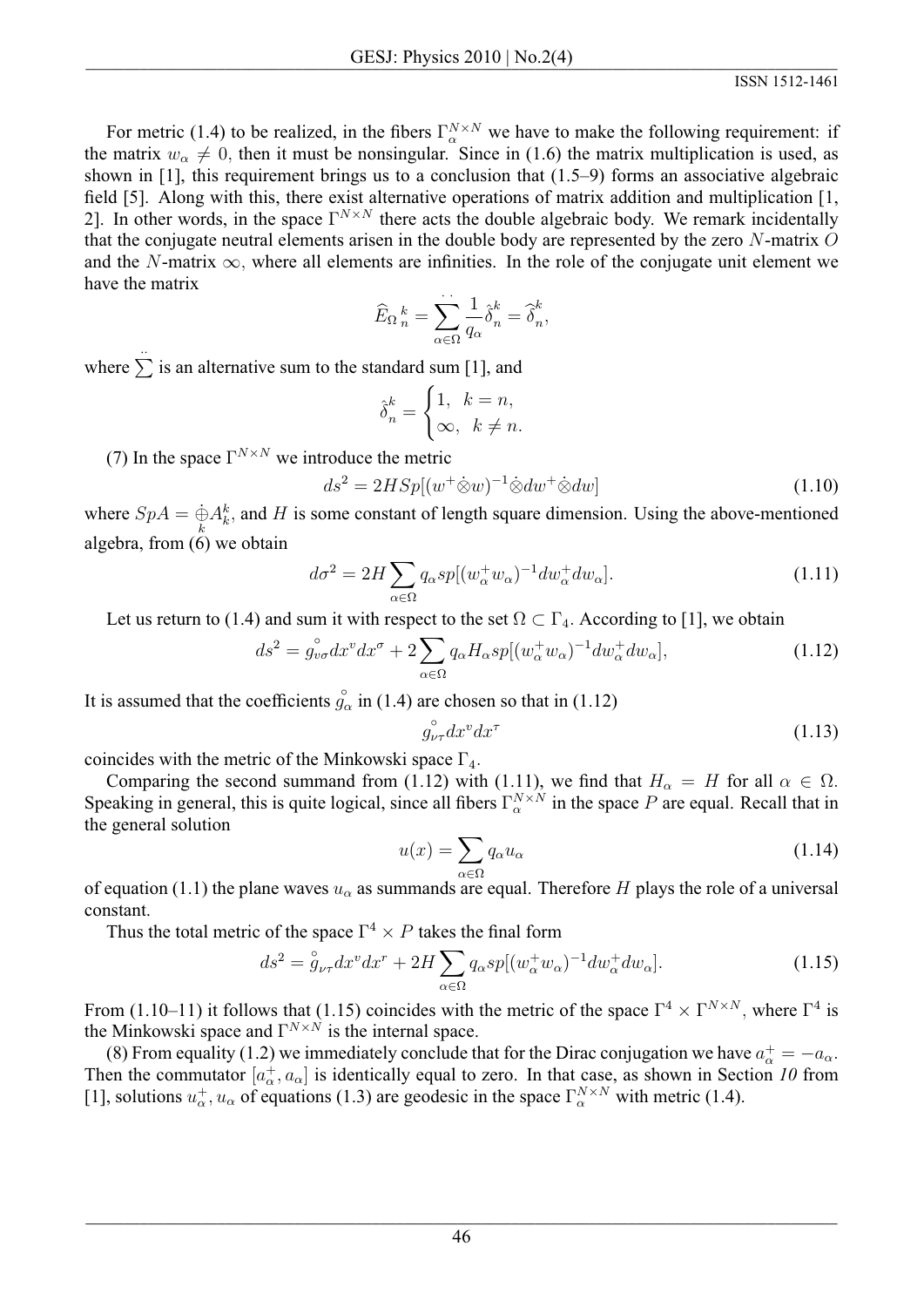Let us consider two states  $u_{\alpha}$  and  $u_{\beta}$  for  $\beta \neq \alpha$ . There exists no transformation leaving equation (1.1) invariant and, simultaneously, changing  $u_{\alpha}$  to  $u_{\beta}$ . Therefore  $u_{\alpha}$  and  $u_{\beta}$  are irreducible states of process  $(1.1)$ . Then, taking into account algebra  $(1.5-9)$ , it can be shown that solution  $(1.14)$  of equation (1.1) is also geodesic in the space  $\Gamma^4 \times \Gamma^{N \times N}$  with metric (1.15).

Thus the observer, who is inside the considered process, applies in his system of calculus, the above arguments and constructions. Using the field which is described by the admissible equation  $(1.1)$  and is simultaneously geodesic, he can probe the surrounding world through changes occurring in the states of the field. We call this field the test field for process  $(1.1)$ , within which the observer is enclosed.

 $(9)$  The definition of the admissibility of equation  $(1.1)$  immediately implies that the internal space must be first of all the space of representation of the Lorentz group [4]. In addition to the Lorentz group, equation  $(1.1)$  may be invariant with respect to some group acting only in the internal space. Hence we come to the conclusion that, as different from the external space, the algebraic structure of the internal space and its dimension may undergo changes in passing from one process to another one.

We have thus described the algebro-geometric structure of the total space constructed by the logic of differential equations.

(10) To understand better the outlines of the arisen geometry at this stage of the investigation, we will consider the case where the internal space is a spinor space. For this, among admissible equations we choose the Dirac equation

$$
\gamma^{\nu} \frac{\partial u}{\partial x^{\nu}} = -imu,\tag{1.16}
$$

where u is a 4  $\times$  4 square matrix and the mass  $m \neq 0$ . The Dirac matrices  $\gamma^v$  satisfy the well known relations

$$
\gamma_{\nu}\gamma_{\tau} + \gamma_{\tau}\gamma_{\nu} = 2\overset{\circ}{g}_{\nu\tau},\tag{1.17}
$$

where  $\hat{g}_{\mu\tau} = diag(-1, -1, -1, 1)$  is the metric tensor of the Minkowski space and

$$
\gamma_{\nu} = \overset{\circ}{g}_{\nu\sigma} \gamma^{\sigma}.
$$

The base Dirac matrices  $\gamma_{\nu}$  are chosen so that for the Hermitian conjugation there hold the equalities

$$
(\gamma_4)^{(H)} = \gamma_4, \ \ (\gamma_a)^{(H)} = -\gamma_a, \ \ (a = 1, 2, 3), \ \ (\gamma_5)^{(H)} = -\gamma_5, \n\gamma_5 = \gamma_1 \gamma_2 \gamma_3 \gamma_4, \ \ \gamma_5^2 = -1,
$$

where is the Hermitian conjugation. Then the Dirac conjugation is written as

$$
(\gamma_{\nu})^{+} = \gamma_{4}(\gamma_{\nu})^{(H)}\gamma_{4} = \gamma_{\nu},
$$
  
\n
$$
(\gamma_{5})^{+} = \gamma_{4}(\gamma_{5})^{(H)}\gamma_{4} = \gamma_{5},
$$
  
\n
$$
u^{+} = u^{(H)}\gamma_{4}.
$$

For the Dirac conjugation, equation  $(1.16)$  is written in the form

$$
\frac{\partial u^+}{\partial x^{\nu}} \gamma^{\nu} = imu^+.
$$
\n(1.18)

From  $(1.16)$  and  $(1.18)$  we easily obtain the plane wave equation

$$
\gamma_{\alpha} \frac{du_{\alpha}}{dz_{\alpha}} = -im u_{\alpha},\tag{1.19}
$$
\n
$$
\frac{du_{\alpha}^{+}}{dz_{\alpha}} \gamma_{\alpha} = im u_{\alpha}^{+},
$$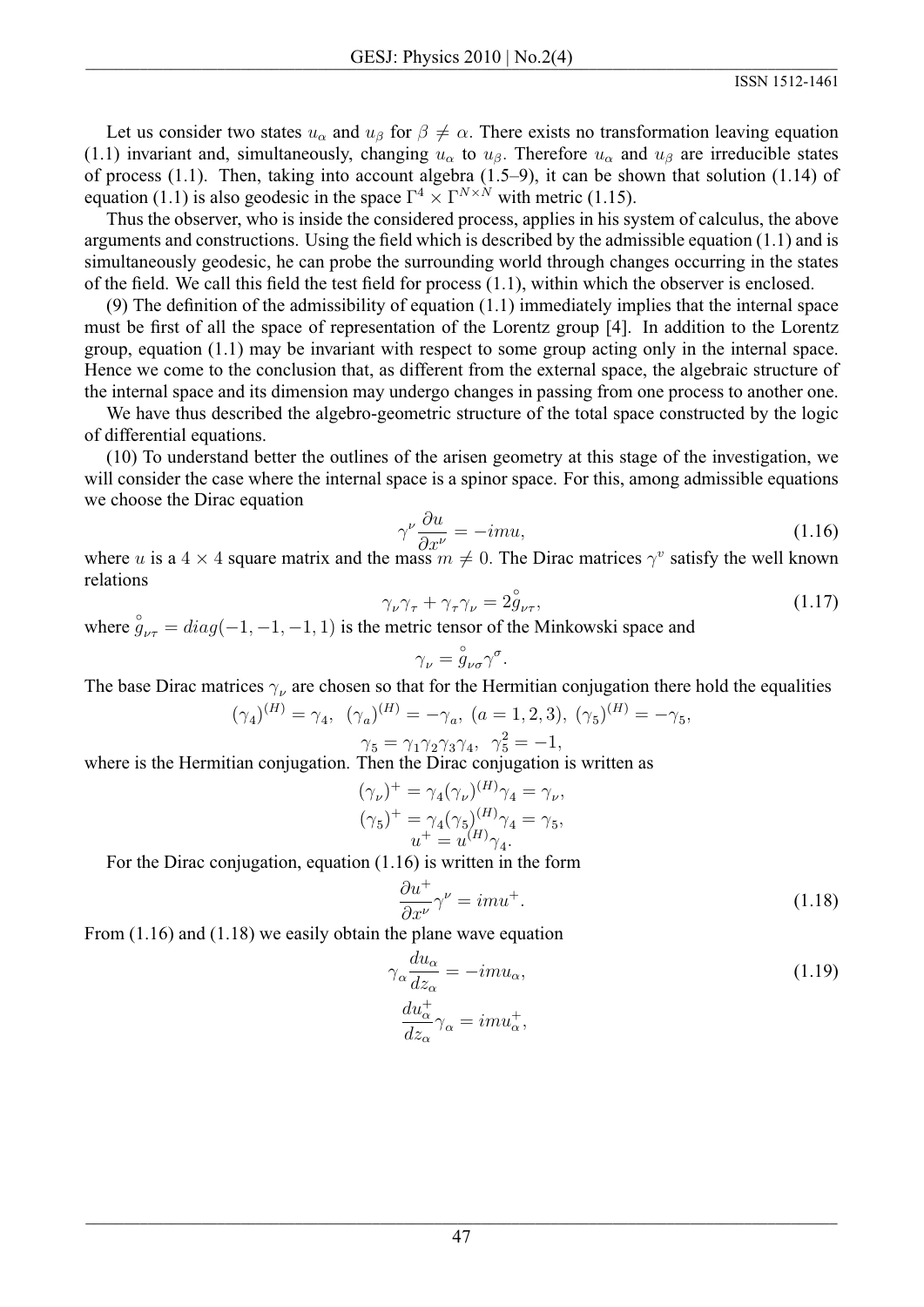where  $\gamma_{\alpha} = l_{\alpha}^{-1} \alpha_{\nu} \gamma^{\nu}$ ,  $l_{\alpha} = \alpha_{\nu} l^{\nu}$ . Then, by virtue of the reasoning of (5)–(7), we can write

$$
ds^{2} = g_{\nu\tau}^{\circ}dx^{\nu}dx^{\tau} + 2H\sum_{\alpha \in \Omega} q_{\alpha}sp[(w_{\alpha}^{+}w_{\alpha})^{-1}dw_{\alpha}^{+}dw_{\alpha}],
$$

where  $w_{\alpha}^+$ ,  $w_{\alpha}$  are  $4 \times 4$ -matrix spinors. Due to the fulfillment of equalities (1.10–11), the metric of the total space can be written in the form

$$
ds^{2} = g_{\nu\tau}^{\circ} dx^{\nu} dx^{\tau} + 2HSp[w^{+} \otimes w)^{-1} \otimes dw^{+} \otimes dw].
$$
 (1.20)

Analogously to  $(1.20)$ , let us consider the metric

$$
ds^{2} = g_{\nu\tau}^{\circ} dx^{\nu} dx^{\tau} + 2H \frac{1}{\rho} dw_{k}^{+} dw^{k}, \qquad (1.21)
$$

which will underlie the construction of our further theory. Here  $\rho = w_k^+ w_k$ , and  $w^+$ , w are standard Dirac 4-spinors.

It is obvious that  $(1.21)$  is a somewhat distorted matrix of  $(1.20)$ . However such an approach facilitates the construction of geometry by using the available apparatus of modern geometry [6] and also makes it possible to discern the main contours of the theory hidden behind metric (1.20) and therefore behind metric  $(1.15)$ .

#### 2. Dynamic space

Let us discuss the geometry of a total space more thoroughly. In the standard approach, a total space with the metric introduced above looks like a curved space. On the other hand, in Section 1 it is shown that free motion of fields that are described by linear equations is geodesic. This can be explained by the fact that the interpretation of geometry is always given on the basis of the logic of motion of a classical particle, whereas in the considered theory we use free motion of a field. We have already mentioned that in the theory based on the algebraic theory of differential equations there are no classical particles – their place is taken up by test fields. Recall that the observer constructs his calculi and frames of reference with the aid of the process within which he is confined. He does not know about the existence of classical particles, since they cannot be described by means of the considered process (1.1). He can describe the motion of a test field which can be in various states admitted by the equation. Thus the probing of the space can be done only by using a test field and therefore the interpretation of geometry must be brought in harmony with the properties of field motion.

(1) Let us find a group acting in the total space and not violating the invariance of metric  $(1.21)$ . With end in view, we are to define the transformation of the total space coordinates in the infinitesimal form

$$
\overline{y}^A = y^A + \lambda^A(y),\tag{2.1}
$$

where  $\lambda^{A}(y)$  are the infinitesimal functions we want to define. Here and in the sequel we denote by  $y^{A}$ the total space coordinates, i.e.

$$
y^{\nu} = x^{\nu},
$$
  
\n
$$
y^k = w^k,
$$
  
\n
$$
y\overline{k} = w^+_k.
$$

 $\overline{r}^{\nu} = r^{\nu} + \xi^{\nu} r^{\sigma} + \xi^{\nu}$ 

After some simple calculations, by the metric invariance condition we find

$$
\overline{w} = w + \xi^a \tau_a w + (\tilde{\xi} + i\xi) w,
$$
\n(2.2)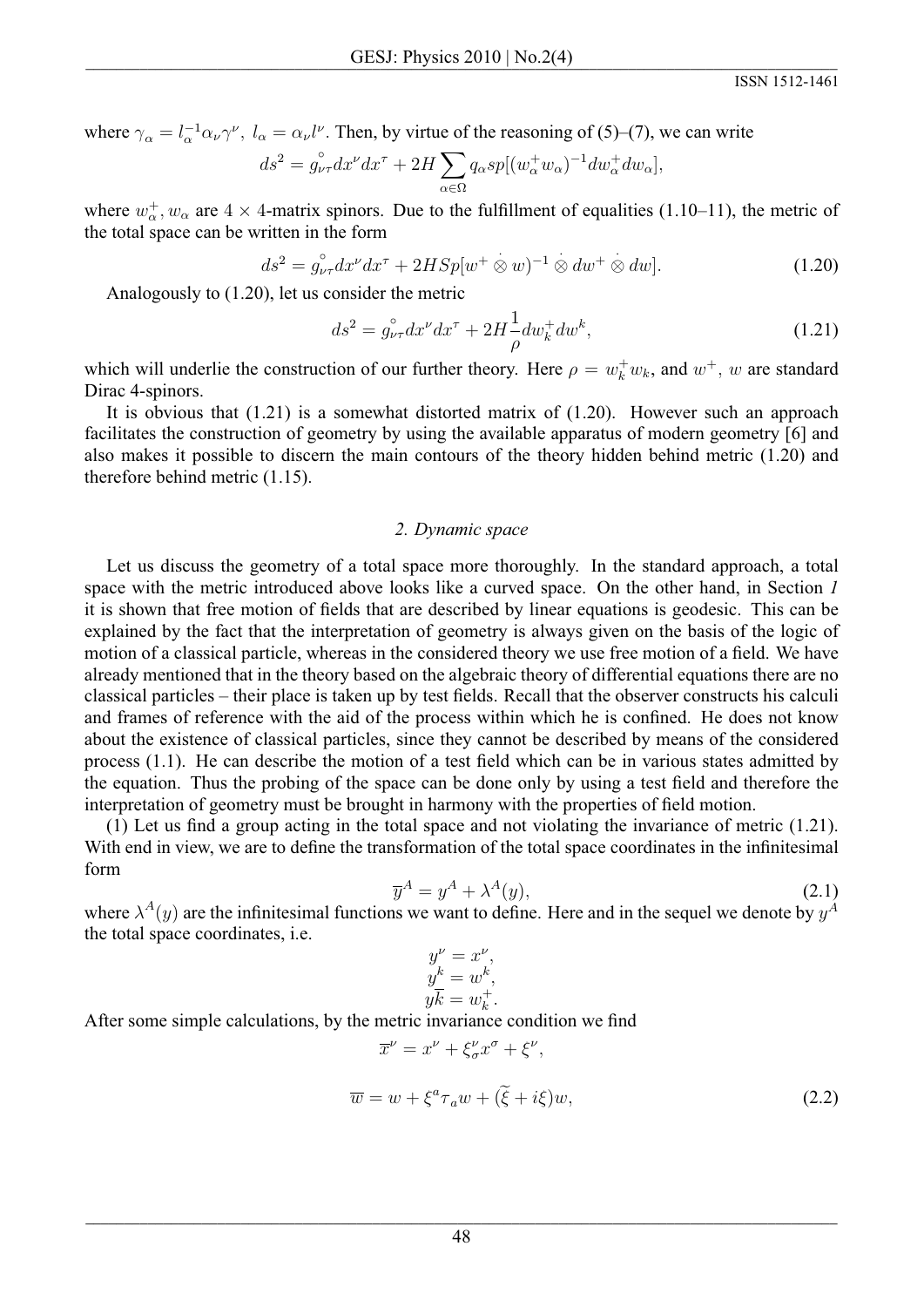$$
\overline{w}^+ = w^+ - \xi^a w^+ \tau_a + (\widetilde{\xi} - i\xi) w^+,
$$

where  $\xi$  are the parameters of the group. It is obvious that  $\xi^{\nu}_{\sigma}$ ,  $\xi^{\nu}$  are the parameters of the Lorentz group. For the Dirac conjugation we have  $\tau_a^+ = -\tau_a$ . Note that the matrices are extended to the total algebra of Dirac particles.

Group  $(2.2)$  is the broadest infinitesimal group acting in the total space and leaving metric  $(1.21)$ invariant. From  $(2.1-2)$  we make an important conclusion: in a total space there exists no transformation that changes the positions of the coordinates of the external and the internal space and preserves the invariance of the metric. Hence we can state that the external space is absolutely separated from the internal one. Moreover, the internal space and the conjugate internal space are also absolutely separated from each other.

 $(2)$  As is known, the Dirac equation  $(1.16)$  is invariant with respect to the group

$$
\overline{x}^{\nu} = x^{\nu} + \xi_{\sigma}^{\nu} x^{\sigma} + \xi^{\nu},
$$
  
\n
$$
\overline{w} = w + \frac{1}{8} \xi_{\sigma}^{\nu} [\gamma_{\nu}, \gamma^{\sigma}] w + i \xi w,
$$
  
\n
$$
\overline{w}^{+} = w^{+} - \frac{1}{8} \xi_{\sigma}^{\nu} w^{+} [\gamma_{\nu}, \gamma^{\sigma}] - i \xi w^{+}.
$$
\n(2.3)

To have a complete picture, we note that any admissible equation  $(1.1)$  and the corresponding metric are invariant with respect to the extension group acting in the internal space. We have in the infinitesimal form

$$
\overline{w} = w + \widetilde{\xi}w,
$$
  
\n
$$
\overline{w}^+ = w^+ + \widetilde{\xi}w^+,
$$
\n(2.4)

where  $\tilde{\xi}$  is the extension group parameter.

It is obvious that group  $(2.3-4)$  is a subgroup of group  $(2.2)$ . An analogous situation is formed for the symmetry groups of equation  $(1.1)$  as well as for group preserving the invariance of metric  $(1.15)$ .

In Felix Klein's "Erlangen Program" [7] it is stated that the group of transformations which acts in the space defines the geometry of this space. Then we come to a conclusion that the geometry defined by group  $(2.3-4)$  is not adequate to the geometry constructed on the basis of group  $(2.2)$ .

On the other hand, as is known from A. Einstein's general theory of relativity, the matter being in the space distorts this space, i.e. the matter defines the geometry of the space. This gives us the right to assume that it is not the geometry that defines the properties of the field, but vice versa it is the field that must define the geometry of the space.

Thus the emergence of group  $(2.2)$ , with respect to which equation  $(1.16)$  is not invariant and which is therefore a strange one for the Dirac field, indicates that the construction of the geometry by means of the field has not been completed. To write the metric of the space generated by the field is not sufficient.

(3) Let us return to the admissible equation (1.1). If  $I_{\nu\sigma}$  is the generator of the Lie algebra of the Lorentz group representation, then we have [4]

$$
[a_{\mu}, I_{\nu\sigma}] = \mathring{g}_{\mu\sigma} a_{\nu} - \mathring{g}_{\mu\nu} a_{\sigma}, \qquad (2.5)
$$

where  $a_{\mu} = \mathring{g}_{\mu\sigma}a^{\sigma}$ . Hence it follows that the representations of the Lorentz group and the matrix  $a^{\nu}$ contained in equation (1.1) are algebraically interrelated. This relation makes it possible to declassify equation  $(1.1)$  with respect to representations of the Lorentz group [4].

In the constructed geometry of the total space the Lie generator  $I_{\nu\sigma}$  is explicitly present through the group of transformations of the internal space. At the same time, the matrices  $a^{\nu}$  do not figure explicitly anywhere in the geometry despite the existence of  $(2.5)$ . This rather tells us that the geometry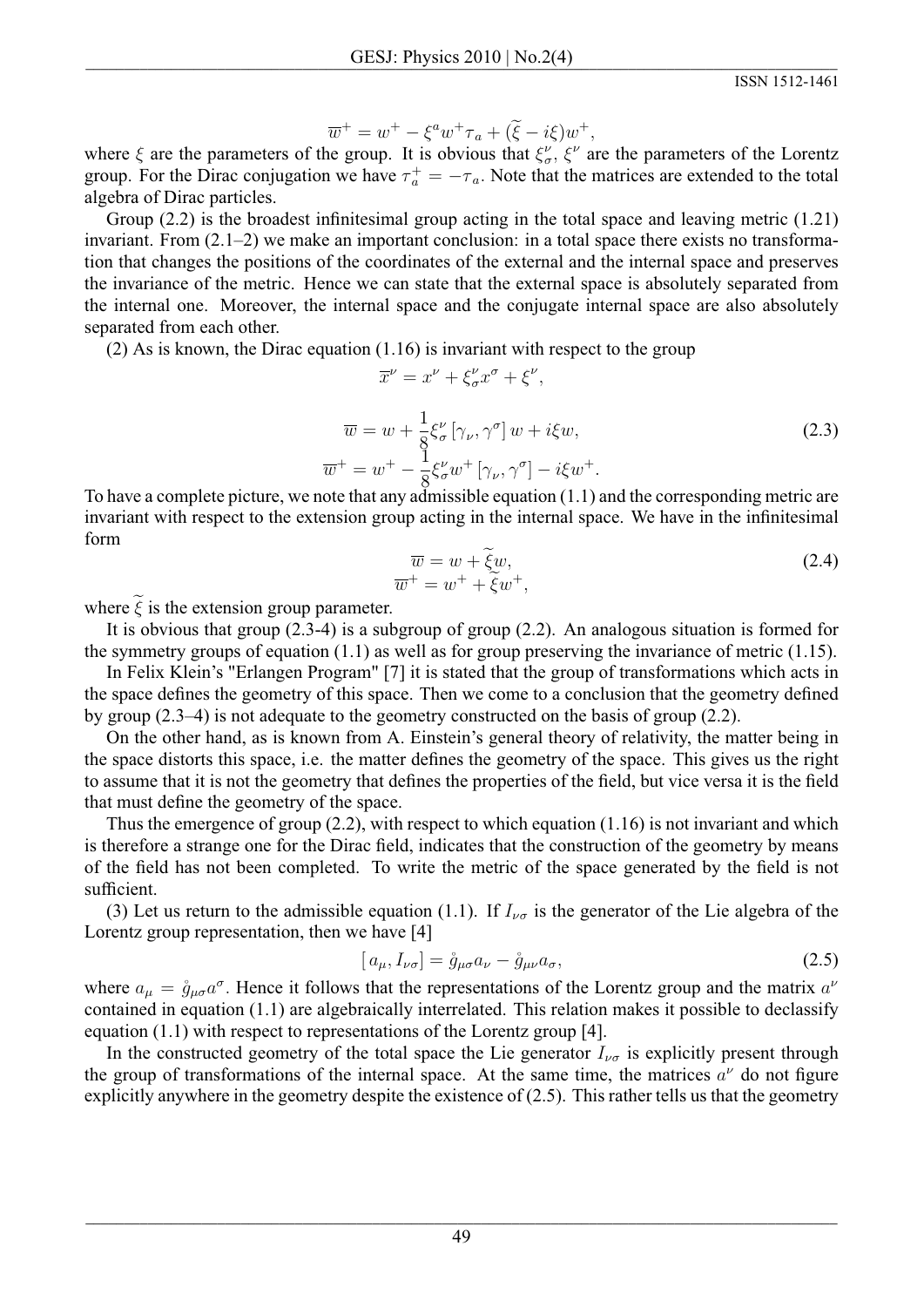constructed on the basis of test fields is not complete. Therefore we need to discuss these questions in more detail.

Equation (1.1) contains the product  $a^{\nu}(\partial/\partial x^{\nu})$ . As is known,  $\partial/\partial x^{\nu}$  is the tangent vector of the external space. This means that for the representation of equation  $(1.1)$ , we must include in the theory, in addition to the total space, the tangent space as well. This conclusion is not unexpected. After all, the emergence of elements of the tangent space is explained by the presence, in differential equations, of the derivatives of the unknown functions characterizing the dynamics of the evolution of a solution in the total space. Also, we want to remind that when studying the group properties of differential equations, the equation is considered as an invariant manifold of the jet-space.

Thus, along with external and internal spaces, the differential equation of the field also involves the tangent space in the process description. Therefore the geometry arisen on the basis of process evolution should be constructed as a single object of three spaces. Otherwise the geometry generated by process  $(1.1)$  will not be complete. In the sequel, the union of these three spaces will be called the complex of spaces or, simply, the complex.

(4) The presence in equation (1.1) of the matrix  $a^{\nu}$  combined with  $\partial/\partial x^{\nu}$  indicates that it is  $a^{\nu}$ 's that are the carriers of the dynamic characteristic of field motion. In order to construct the tangent space geometry corresponding to the differential equation (for a certain representation of the Lorentz group), we need to find the group acting in this space and explicitly containing  $a^{\nu}$ . In the sequel, tangent and cotangent spaces with such a group will be called the dynamic space, while the group itself will be referred to as the dynamic group.

So, let us consider the cotangent space with metric  $(1.21)$  and introduce the linear transformation

$$
\overline{\delta}y^A = M_B^A(y)\delta y^B,\tag{2.6}
$$

where  $\delta y^A$  are the base elements of the cotangent space. The conditions of invariance of the metric with respect to (2.6) lead to the condition of orthogonality of the matrix  $M(y)$ :

$$
j_{AB}M_C^A M_E^B = \stackrel{\circ}{g}_{CE},\tag{2.7}
$$

where  $\hat{g}_{AB}$  is the metric tensor (1.21). From the orthogonal transformations (2.6) we choose a set of transformations, where the matrix  $M(y)$  can be written in the form

$$
M_A^B(y) = \frac{\partial f^B(y)}{\partial y^A}.
$$
\n(2.8)

It is obvious that if  $(2.6-8)$  is fulfilled, then transformation  $(2.6)$  will be generated by the transformation

$$
\overline{y}^A = f^A(y),\tag{2.9}
$$

acting in the total space. As shown in  $(1)$ , from  $(2.9)$  and  $(2.7)$  it follows that in infinitesimal terms we come to group  $(2.2)$ .

Let us perform factorization of group  $(2.6)$  with respect to subgroup  $(2.9)$ . After factorization, from (2.6) we obtain the group whose elements are nonintegrable transformations. This means that in the total space there exists no transformation whose tangent image would coincide with nonintegrable (2.6). In other words, for a nonintegrable transformation the points of the total space remain fixed, while the elements of the cotangent space transform by rule  $(2.6)$ .

(5) To realize the program under discussion, we will study a transformation in the dynamic space of the form

$$
\overline{\delta x}^{\nu} = \delta x^{\nu} + qi(w^{+}\gamma^{\nu}\delta w - \delta w^{+}\gamma^{\nu}w),
$$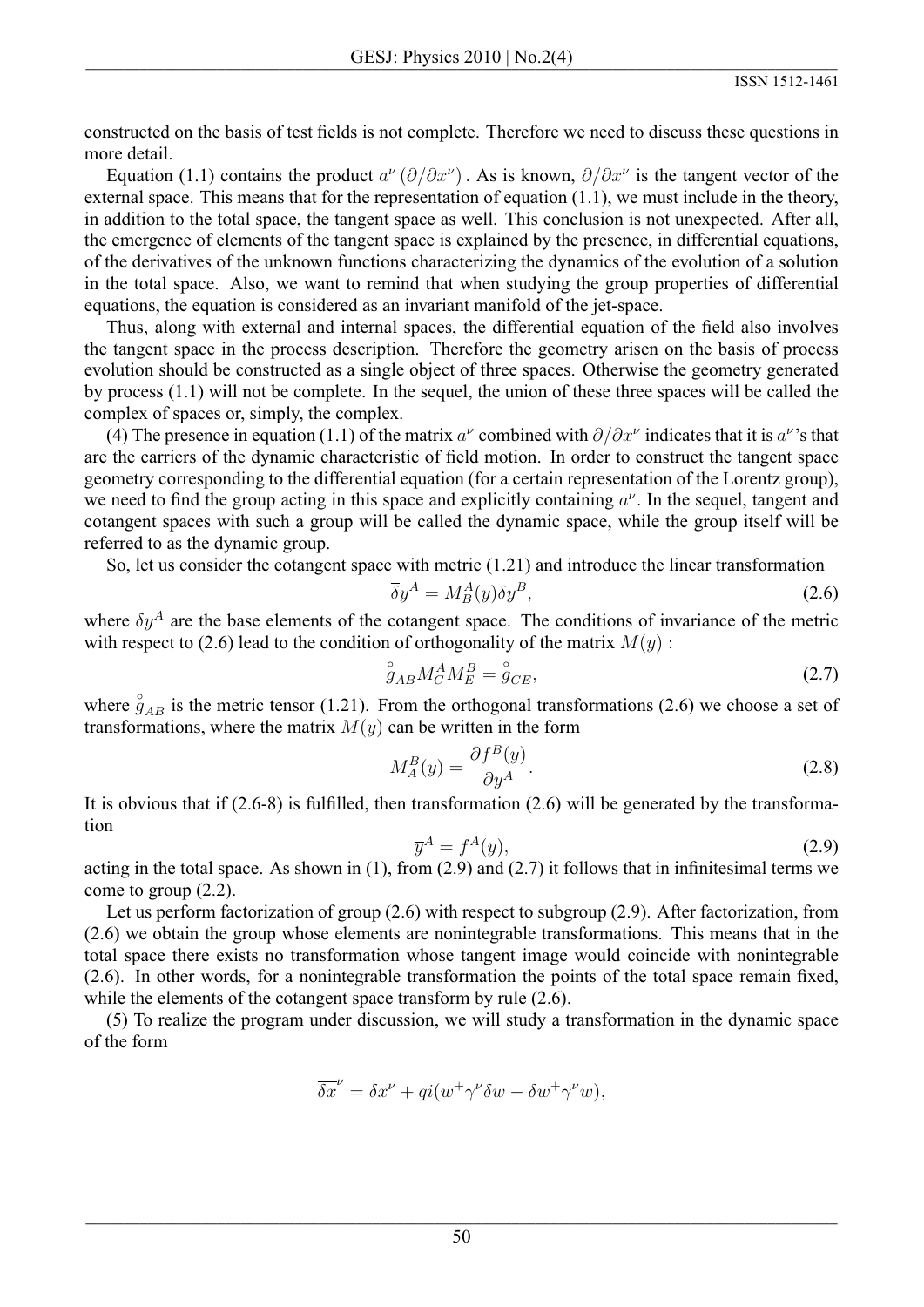$$
\overline{\delta w} = \delta w - \overline{pi} \gamma_{\nu} w \delta x^{\nu}, \n\overline{\delta w}^{+} = \delta w^{+} + \overline{pi} w^{+} \gamma_{\nu} \delta x^{\nu},
$$
\n(2.10)

where p, q are some real functions of  $y^A$  and  $w, w^+$  are 4-spinors. Along with  $(2.10)$ , we can also write a transformation of the form

$$
\overline{\delta x}^{\nu} = \delta x^{\nu} + q_1 (w^+ \gamma^{\nu} \delta w + \delta w^+ \gamma^{\nu} w),
$$
  

$$
\overline{\delta w} = \delta w + p_1 \gamma_{\nu} w \delta x^{\nu},
$$
  

$$
\overline{\delta w}^+ = \delta w^+ + p_1 w^+ \gamma_{\nu} \delta x^{\nu}.
$$
 (2.11)

But since the algebra of Dirac matrices also contains the pseudovector combination  $\gamma_{\nu}\gamma_5$ , we can write

$$
\overline{\delta x}^{\nu} = \delta x^{\nu} + q_2 (w^{\dagger} \gamma^{\nu} \gamma_5 \delta w + \delta w^{\dagger} \gamma_5 \gamma^{\nu} w),
$$
  

$$
\overline{\delta w} = \delta w + p_2 \gamma_5 \gamma_{\nu} w \delta x^{\nu},
$$
  

$$
\overline{\delta w}^{\dagger} = \delta w^{\dagger} - p_2 w^{\dagger} \gamma_{\nu} \gamma_5 \delta x^{\nu}.
$$
  
(2.12)

For the combination  $\gamma_{\nu} \gamma_5$ , an analog to (2.11) is the transformation

$$
\overline{\delta x}^{\nu} = \delta x^{\nu} + iq_3(w^+ \gamma^{\nu} \gamma_5 \delta w + \delta w^+ \gamma_5 \gamma^{\nu} w),
$$
  

$$
\overline{\delta w} = \delta w + ip_3 \gamma_5 \gamma_{\nu} w \delta x^{\nu},
$$
  

$$
\overline{\delta w}^+ = \delta w^+ + ip_3 w^+ \gamma_{\nu} \gamma_5 \delta x^{\nu}.
$$
  
(2.13)

(6) Let us return to transformation  $(2.10)$  and study it more carefully. We write the matrix  $\ddot{A}$  that forms the second summands in  $(2.10)$ :

$$
\begin{array}{c} \widetilde{A}_k^\nu = i q w \gamma_k^\nu, \\ \widetilde{A}_\nu^k = -i p \gamma_\nu^k w, \\ \widetilde{A}_k^\nu = -i q \gamma^{\nu k} w, \\ \widetilde{A}_\nu^{\overline{k}} = i p w^+ \gamma_{\nu k}. \end{array}
$$

The other elements of the matrix  $\widetilde{A}$  are equal to zero. Here we use the abbreviated notation  $w^+ \gamma_k^{\nu} =$  $w_n^+ \gamma_{k}^n$ ,  $\gamma_{k}^k w = \gamma_{k}^k w^n$ .

By simple calculations we make sure that the following matrix equality is valid:

$$
\widetilde{A}^3 = 2qp\rho \widetilde{A},\tag{2.14}
$$

where  $\rho = w_k^+ w^k$ .

In order that the base transformation  $(2.10)$  form the group, we have to rewrite it taking into account  $(2.14)$  as follows:

$$
\overline{\delta y}^A = \widetilde{a}_B^A \delta y^B,\tag{2.15}
$$

where

$$
\widetilde{a} = 1 + \widetilde{A} + \varepsilon \widetilde{A}^2. \tag{2.16}
$$

Transformation  $(2.15)$  preserves the invariance of metric  $(1.21)$  of the total space, which in turn is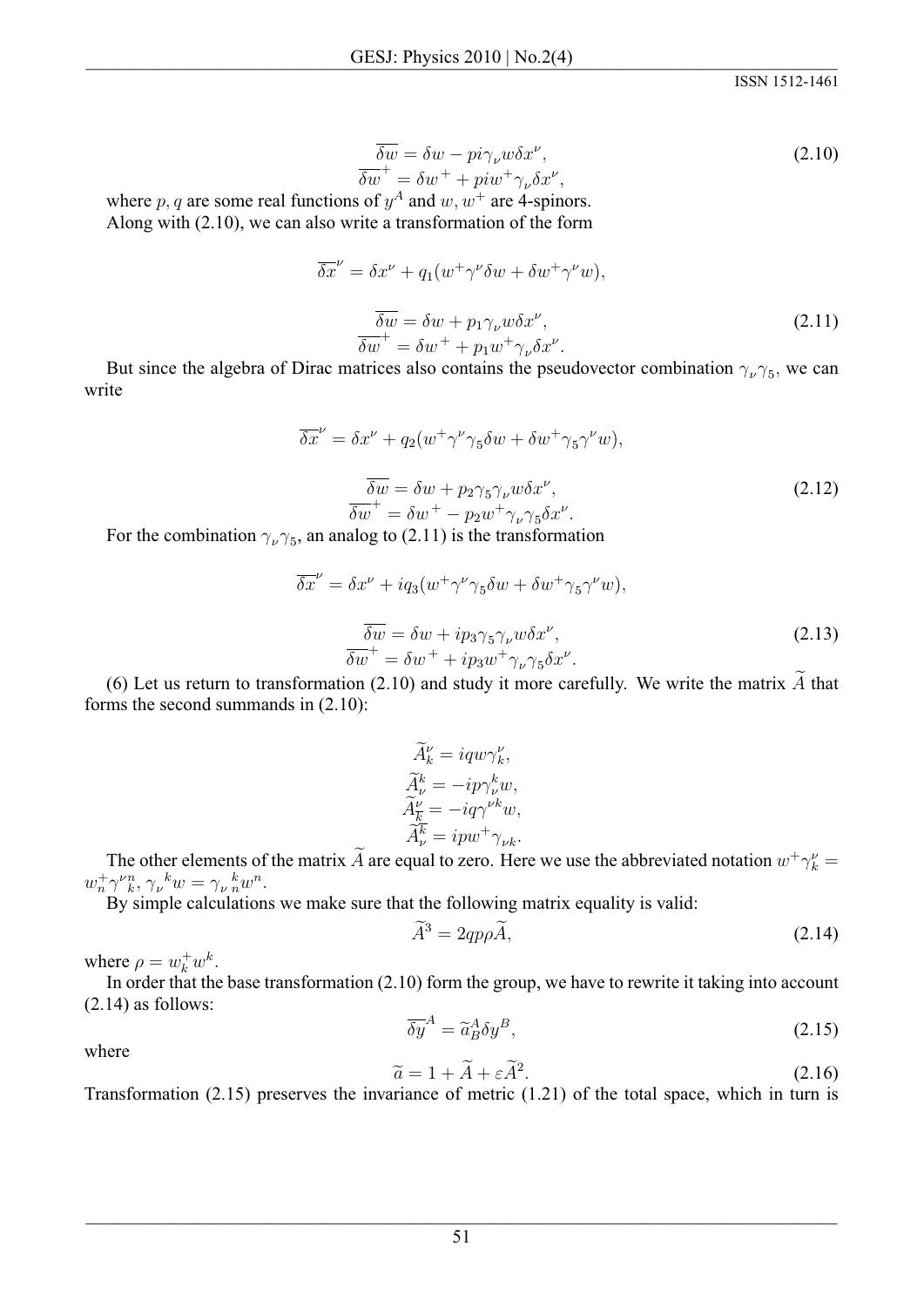equivalent to condition  $(2.7)$ . Let us substitute  $(2.16)$  into  $(2.7)$ . After simple calculations we obtain

$$
q = \sqrt{\frac{H}{2}} \frac{1}{\rho},
$$
  
\n
$$
p = \frac{1}{\sqrt{2H}},
$$
  
\n
$$
\varepsilon = -1.
$$
\n(2.17)

Along with  $(2.17)$ , there also exists yet another solution

$$
q = -\sqrt{\frac{H}{2}} \frac{1}{\rho} \sin \Theta,
$$
  
\n
$$
p = \frac{1}{\sqrt{2H}} \sin \Theta,
$$
  
\n
$$
q\varepsilon \rho = -\frac{1}{\sqrt{2H}} (1 - \cos \Theta),
$$
\n(2.18)

where  $\Theta$  is an arbitrary function of  $y^A$ . In (3) of Section 5, we will see that  $\Theta(y)$  is the group parameter not depending on the points of the total space, i.e.

$$
\Theta = \xi. \tag{2.19}
$$

#### 3. Dynamic group

Let us discuss the dynamic group that arises on the basis of transformations  $(2.10-13)$  and preserves the invariance of metric  $(1.21)$ .

(1) After substituting  $(2.17)$  into  $(2.15-16)$ , we obtain

$$
\overline{\delta x^{\nu}} = \delta X_1^{\nu},
$$

$$
\overline{\delta w} = \delta w - i \frac{1}{\sqrt{2H}} (\delta x^{\nu} - \delta X_1^{\nu}) \gamma_{\nu} w,
$$
  
\n
$$
\overline{\delta w}^+ = \delta w + i \frac{1}{\sqrt{2H}} (\delta x^{\nu} - \delta X_1^{\nu}) w^+ \gamma_{\nu},
$$
\n(3.1)

where we have introduced the notation

$$
\delta X_1^{\nu} = i \sqrt{\frac{H}{2}} \frac{1}{\rho} (w^+ \gamma^{\nu} \delta w - \delta w^+ \gamma^{\nu} w). \tag{3.2}
$$

It is obvious that the right-hand part of (3.2) is a linear form of  $\delta w$  and  $\delta w^+$ , but is not a total differential. Hence it follows that  $(3.1)$  is a nonintegrable transformation.

Denote the matrix of transformation (3.1) by  $a_B^A$ . One can easily verify that the following equality is fulfilled:

 $\overline{\delta x^{\nu}} = \delta X^{\nu}_{2},$ 

$$
a^2 = 1,\tag{3.3}
$$

where 1 is the unit matrix.

By analogous calculations, from  $(2.11)$  we obtain

$$
\overline{\delta w} = \delta w + \frac{1}{\sqrt{2H}} (\delta x^{\nu} - \delta X_2^{\nu}) \gamma_{\nu} w,
$$
\n(3.4)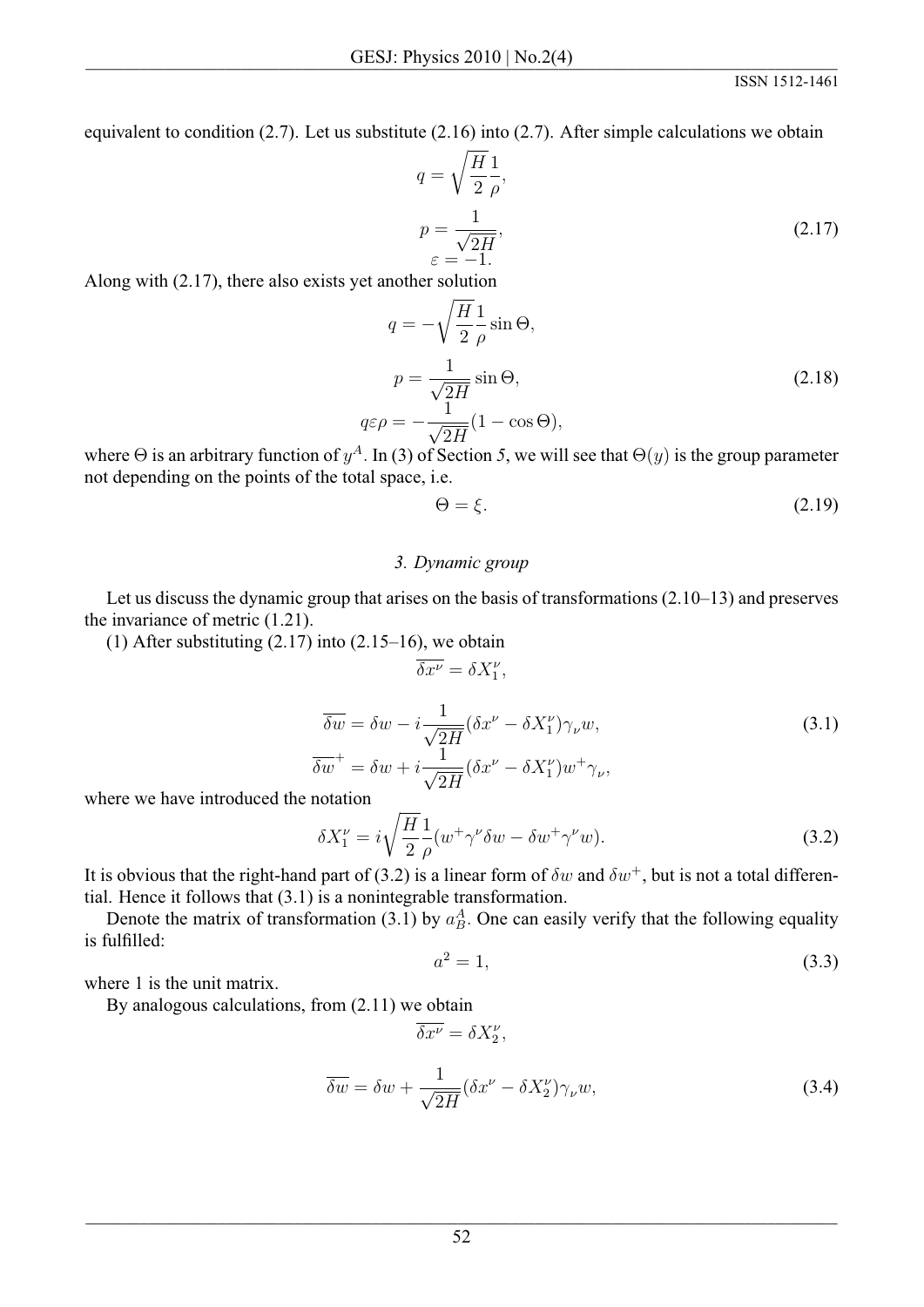$\overline{\delta w}^+ = \delta w^+ + \frac{1}{\sqrt{2H}} (\delta x^\nu - \delta X_2^\nu) w^+ \gamma_\nu,$ 

ISSN 1512-1461

where

$$
\delta X_2^{\nu} = \sqrt{\frac{H}{2}} \frac{1}{\rho} (w^+ \gamma^{\nu} \delta w + \delta w^+ \gamma^{\nu} w). \tag{3.5}
$$

If  $b<sub>B</sub><sup>A</sup>$  is the matrix of transformation (3.4), then it is not difficult to verify that

 $h^2=1$ 

Let us now consider transformations  $(2.12)$  and  $(2.13)$ . As shown by calculations, using these transformations we can construct transformations of form  $(3.1)$  and  $(3.4)$  if and only if the metric has the form

$$
ds^{2} = \overset{\circ}{g}_{\nu\tau} dx^{\nu} dx^{\tau} - 2H \frac{1}{\rho} dw_{k}^{+} dw^{k}.
$$
 (3.6)

Thus when the metric has form  $(1.21)$ , on the basis of  $(2.10-13)$  there arise only transformations  $(3.1)$  and  $(3.4)$  which do not contain the group parameters.

(2) Let us now return to solution  $(2.18-19)$ . From  $(2.15-16)$  we find

$$
\overline{\delta x^{\nu}} = \delta x^{\nu} \cos \xi_1 + \delta X_1^{\nu} \sin \xi_1,
$$

$$
\overline{\delta w} = \delta w + \frac{i}{\sqrt{2H}} (\delta x^{\nu} \sin \xi_1 + \delta X_1^{\nu} (1 - \cos \xi_1)) \gamma_{\nu} w,
$$
\n
$$
\overline{\delta w^+} = \delta w^+ - \frac{i}{\sqrt{2H}} (\delta x^{\nu} \sin \xi_1 + \delta X_1^{\nu} (1 - \cos \xi_1)) w^+ \gamma_{\nu},
$$
\n(3.7)

where  $\delta X_1^{\nu}$  is (3.2) and  $\xi$  is the group parameter.

Analogous calculations for  $(2.12)$  give

$$
\overline{\delta x^{\nu}} = \delta x^{\nu} ch \xi_2 + \delta X_3^{\nu} sh \xi_2,
$$

$$
\overline{\delta w} = \delta w - \frac{i}{\sqrt{2H}} (\delta x^{\nu} s h \xi_2 + \delta X_3^{\nu} (c h \xi_2 - 1)) \gamma_5 \gamma_{\nu} w,
$$
\n
$$
\overline{\delta w^+} = \delta w^+ - \frac{i}{\sqrt{2H}} (\delta x^{\nu} s h \xi_2 + \delta X_3^{\nu} (c h \xi_2 - 1)) w^+ \gamma_{\nu} \gamma_5,
$$
\n(3.8)

where

$$
\delta X_3^{\nu} = \sqrt{\frac{H}{2}} \frac{1}{\rho} (w^+ \gamma^{\nu} \gamma_5 \delta w + \delta w^+ \gamma_5 \gamma^{\nu} w). \tag{3.9}
$$

Like  $(3.7)$ , this transformation also preserves metric  $(1.21)$ .

It is obvious that  $(3.7)$  and  $(3.8)$  form one-parameter groups. Note that  $(3.7)$  is the compact group and  $(3.8)$  is the noncompact one. If  $(1.21)$  is replaced by metric  $(3.6)$ , then groups  $(3.7)$  and  $(3.8)$ exchange their compactness.

(3) Let us rewrite  $(3.7–8)$  in the infinitesimal form

$$
\overline{\delta y^A} = \delta y^A + \xi_1 A^A_B \delta y^B,\tag{3.10}
$$

and

$$
\overline{\delta y^A} = \delta y^A + \xi_2 B^A_B \delta y^B,\tag{3.11}
$$

where the nonzero elements of the matrix  $A$  are written in the form

$$
A_k^{\nu} = i\sqrt{\frac{H}{2}}\rho^{-1}w^+\gamma_k^{\nu},
$$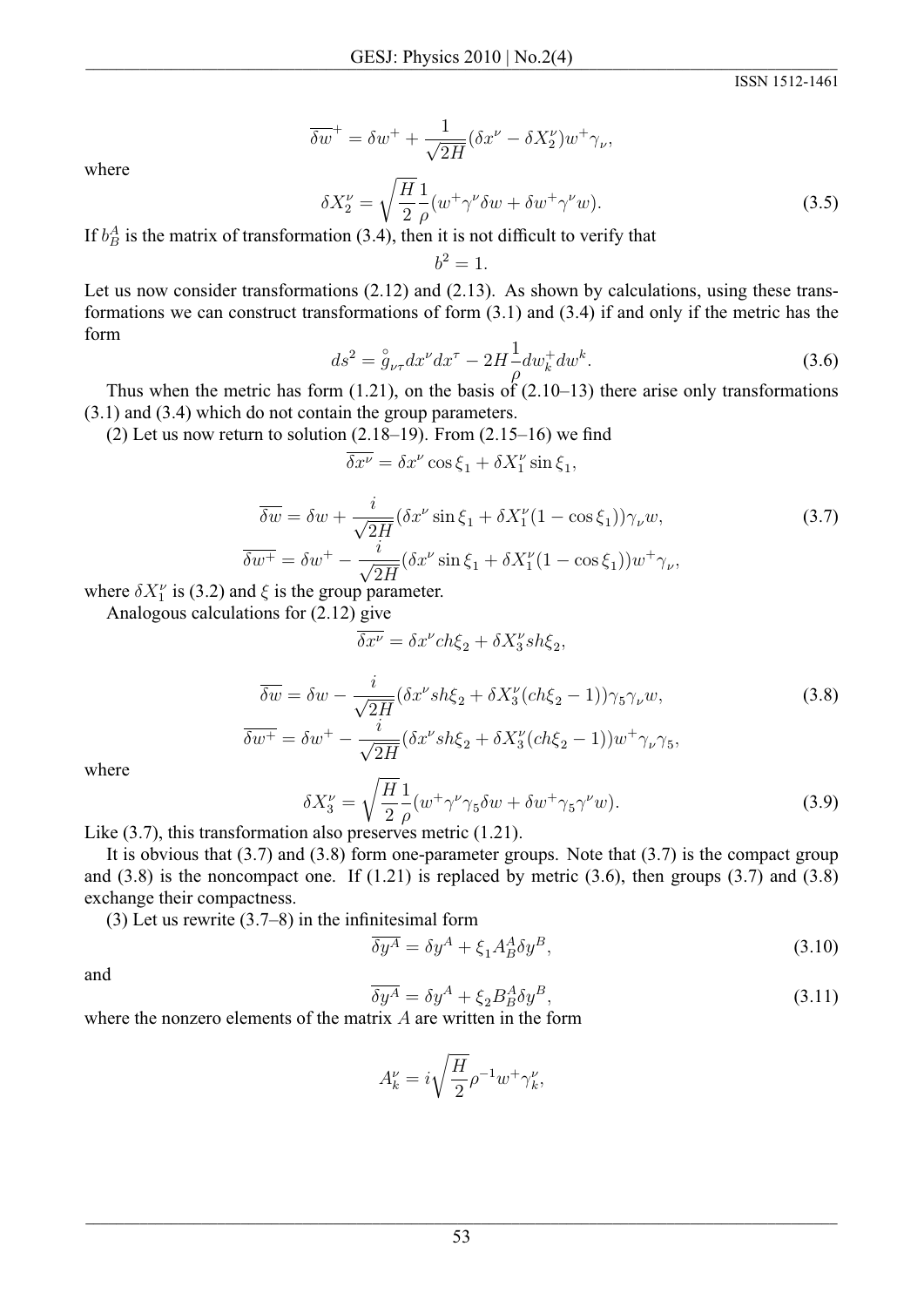$$
A_{\overline{k}}^{\nu} = -i\sqrt{\frac{H}{2}}\rho^{-1}\gamma^{\nu k}w,
$$
  
\n
$$
A_{\nu}^{k} = i\frac{1}{\sqrt{2H}}\gamma_{\nu}^{k}w,
$$
  
\n
$$
A_{\nu}^{\overline{k}} = -i\frac{1}{\sqrt{2H}}w^{+}\gamma_{\nu k},
$$
\n(3.12)

while for the matrix  $B$  we obtain

$$
B_k^{\nu} = \sqrt{\frac{H}{2}} \rho^{-1} w^+ \gamma^{\nu} \gamma_{5k},
$$
  
\n
$$
B_k^{\nu} = \sqrt{\frac{H}{2}} \rho^{-1} \gamma_5^k \gamma^{\nu} w,
$$
  
\n
$$
B_{\nu}^k = \frac{1}{\sqrt{2H}} \gamma_5^k \gamma_{\nu} w,
$$
  
\n
$$
B_{\nu}^{\overline{k}} = -\frac{1}{\sqrt{2H}} w^+ \gamma_{\nu} \gamma_{5k}.
$$
  
\n2.12) we find the case measure representing metric (1.21).

Using transformations  $(2.11)$  and  $(2.13)$ , we find the one-parameter groups preserving metric  $(1.21)$ . In the infinitesimal form these transformations look like

$$
\overline{\delta y^A} = \delta y^A + \xi_3 E^A_B \delta y^B, \tag{3.14}
$$

and

$$
\overline{\delta y^A} = \delta y^A + \xi_4 F_B^A \delta y^B.
$$
\n(3.15)

The matrices  $E$  and  $F$  have the following nonzero elements:

$$
E_k^{\nu} = i\sqrt{\frac{H}{2}}\rho^{-1}w^{+}\gamma_k^{\nu},
$$
  
\n
$$
E_{\overline{k}}^{\nu} = \sqrt{\frac{H}{2}}\rho^{-1}\gamma^{\nu k}w,
$$
  
\n
$$
E_{\nu}^{k} = -\frac{1}{\sqrt{2H}}\gamma_{\nu}^{k}w,
$$
  
\n
$$
E_{\nu}^{\overline{k}} = -\frac{1}{\sqrt{2H}}w^{+}\gamma_{\nu k},
$$
\n(3.16)

and

$$
F_k^{\nu} = i\sqrt{\frac{H}{2}}\rho^{-1}w^{+}\gamma^{\nu}\gamma_{5k},
$$
  
\n
$$
F_{\overline{k}}^{\nu} = -i\sqrt{\frac{H}{2}}\rho^{-1}\gamma_5^{k}\gamma^{\nu}w,
$$
  
\n
$$
F_{\nu}^{k} = i\frac{1}{\sqrt{2H}}\gamma_5^{k}\gamma_{\nu}w,
$$
  
\n
$$
F_{\nu}^{\overline{k}} = -i\frac{1}{\sqrt{2H}}w^{+}\gamma_{\nu}\gamma_{5k}.
$$
\n(3.17)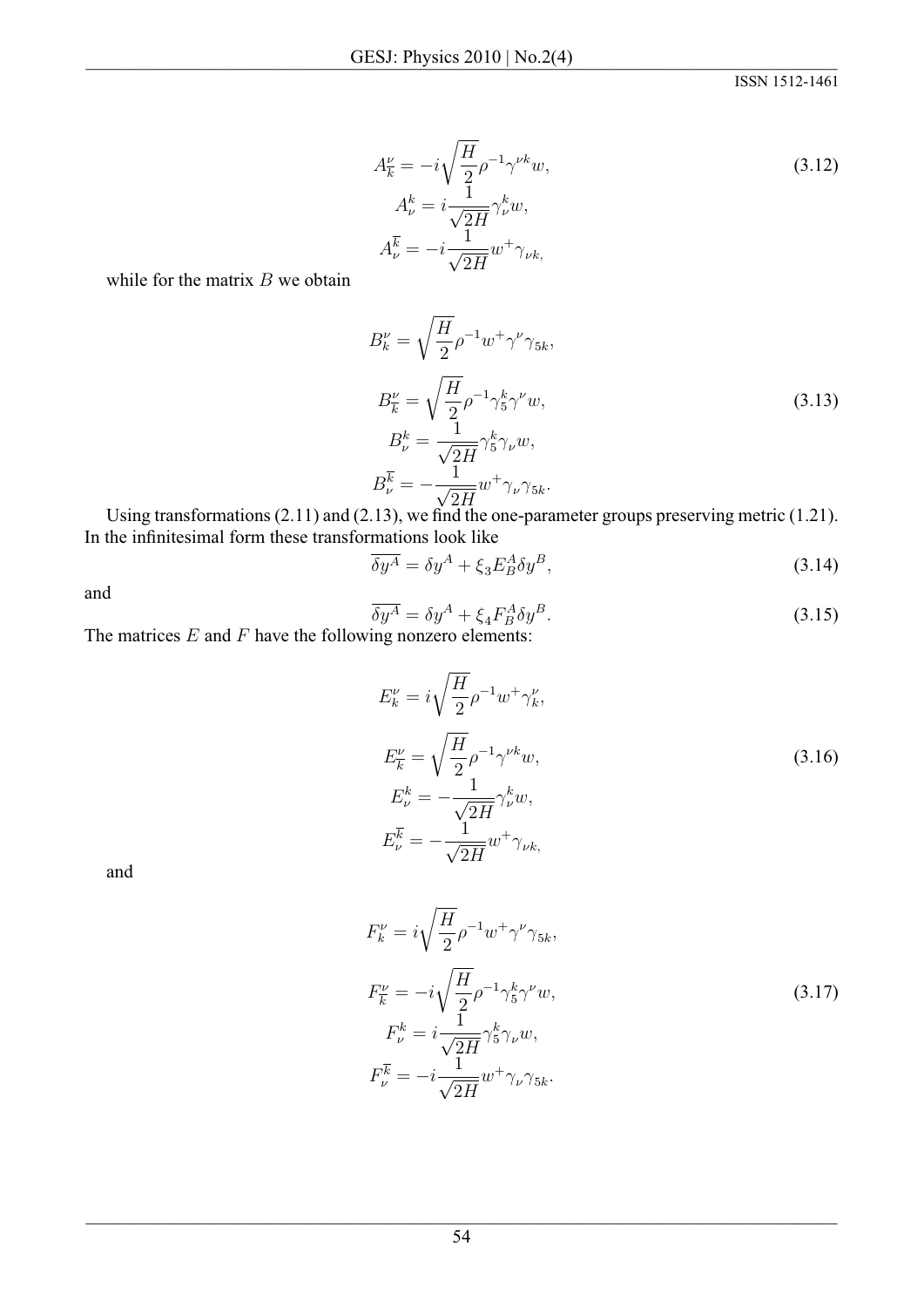From  $(3.12-13)$  and  $(3.16-17)$  we immediately obtain

$$
SpA = SpB = SpE = SpF = 0.
$$

Note that  $(3.14)$ , like  $(3.10)$ , acts in the dynamic space compactly, while  $(3.15)$  noncompactly. It is not difficult to verify the following equalities:

$$
A_{\xi}^{\nu} A_{\tau}^{\xi} = -\delta_{\tau}^{\nu},
$$
  
\n
$$
B_{\xi}^{\nu} B_{\tau}^{\xi} = \delta_{\tau}^{\nu},
$$
  
\n
$$
E_{\xi}^{\nu} E_{\tau}^{\xi} = -\delta_{\tau}^{\nu},
$$
  
\n
$$
F_{\xi}^{\nu} F_{\tau}^{\xi} = \delta_{\tau}^{\nu},
$$
  
\n(3.18)

where the summation is performed over the index  $\xi$ :  $A_{\xi}^{\nu}A_{\tau}^{\xi} = A_{k}^{\nu}A_{\tau}^{k} + A_{\overline{k}}^{\nu}A_{\tau}^{\overline{k}}$ , and  $\delta_{\tau}^{\nu}$  is the Kronecker symbol.

Let us consider the commutator [A, B] which we denote by L. Nonzero elements of the matrix  $L_R^A$ have the form

$$
L_{\tau}^{\nu} = -2\widetilde{C}_{\varepsilon}^{\nu},
$$
  
\n
$$
L_{n}^{\xi} = A_{\sigma}^{\xi}B_{n}^{\sigma} - B_{\sigma}^{\xi}A_{n}^{\sigma},
$$
\n(3.19)

where  $\xi$ ,  $\eta$  run through the indexes and overlined indexes of the internal space. In (3.19) there has appeared the matrix  $\tilde{C}$  with nonzero elements

$$
\widetilde{C}_{\tau}^{\nu} = \frac{i}{2} \rho^{-1} w^+ [\gamma_{\tau}, \gamma^{\nu}] \gamma^5 w.
$$
\n(3.20)

Since  $\widetilde{C}_{\tau\nu} = \overset{\circ}{g}_{\tau\sigma}\widetilde{C}_{\nu}^{\sigma}$  is antisymmetric, it is obvious that the elements of the 4-matrix  $\widetilde{C}$  satisfy the equality

$$
\tilde{C}^4 = \mu_0 1 + \mu_1 \tilde{C}^2,\tag{3.21}
$$

where

$$
\mu_0 = -\det \widetilde{C}, \n\mu_1 = sp(\widetilde{C}^2).
$$
\n(3.22)

By virtue of (3.21), it can be assumed that 1,  $\tilde{C}$ ,  $\tilde{C}^2$ ,  $\tilde{C}^3$  are independent matrices, since the rest of the matrices  $\tilde{C}^m$  ( $m > 4$ ) are linearly expressed through them. It should be noted that in (3.21) the higher degree of the polynomial of  $\tilde{C}$  coincides with the dimension of the external space.

Further, forming all possible commutators of A, B, L and taking into account  $(3.12-16)$ , we obtain a complete Lie algebra. In that case, due to equality (3.18) the arisen new algebras are expressed either linearly through A and B or quadratically. Moreover, some of them contain the matrices  $\tilde{C}$ ,  $\tilde{C}^2$ ,  $\tilde{C}^3$ , and they convolute with the matrices  $A$  and  $B$  by means of the tensor indexes of the external space. For instance, instead of the elements  $A_k^{\nu}$  there appear elements of the form  $(\widetilde{C}^2)^{\nu}_* A_k^{\tau}$ .

Now let us form all possible commutators of the matrices  $A$  and  $E$ . In the matrix algebra, instead of the matrix  $\tilde{C}$  (3.20) there appears the matrix

$$
C_{\tau}^{\nu} = \frac{i}{2} \rho^{-1} w^{+} [\gamma_{\tau}, \gamma^{\nu}] w.
$$
 (3.23)

It is not difficult to verify that the matrices  $\tilde{C}$  and C are related by the equalities

$$
\widetilde{C}_{\tau}^{\nu} C_{\sigma}^{\tau} = \mu_2 \delta_{\sigma}^{\nu},\tag{3.24}
$$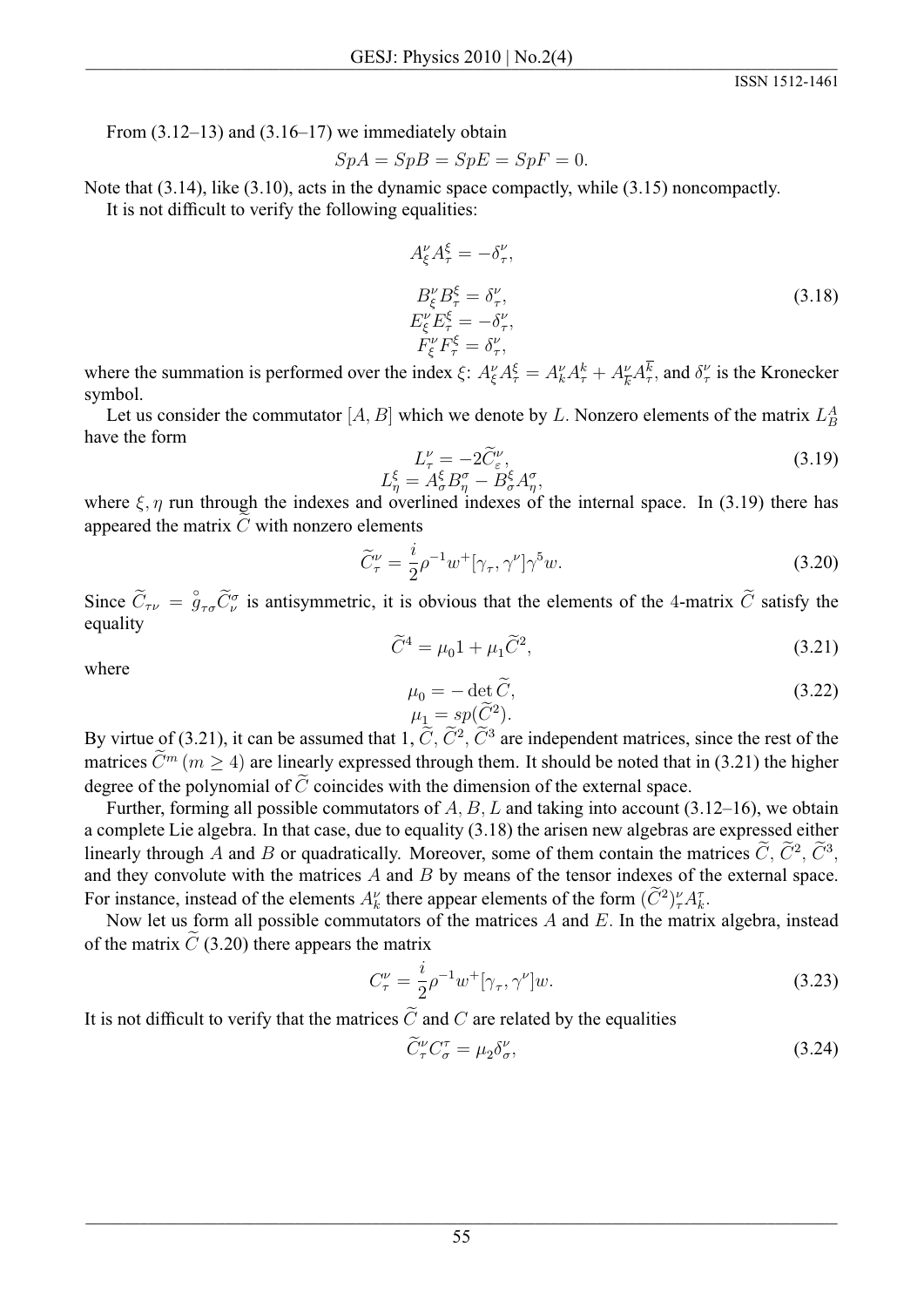where  $\delta_{\tau}^{\nu}$  is the Kronecker symbol and

$$
\mu_2 = C_2^1 C_4^3 + C_3^2 C_4^1 + C_4^2 C_1^3. \tag{3.25}
$$

From (3.21) and (3.24) it immediately follows that C is linearly expressed through  $\tilde{C}$  and  $\tilde{C}^3$ .

The fulfillment of equalities  $(3.18)$ ,  $(3.21)$  and  $(3.24)$  indicates that the Lie algebra of the complete continuous dynamic group formed by all base matrices  $A, B, E, F$  and the concurrently arisen matrix  $\tilde{C}$  is closed. As preliminary calculations show, the dimension of the complete continuous group is equal to 35. We have mentioned above that the spurs of the base matrices are equal to zero. Then the spurs of the matrices forming the complete Lie algebra are also equal to zero. Since the arisen Lie algebra is a matrix one, from the known classification of classical Lie algebras it follows that the complete continuous group is isomorphic to noncompact  $SU(3.3)$ .

(4) As has been noted in  $(1)$ , the dynamic transformation  $(3.1)$  is nonintegrable. It is not difficult to verify that all other base transformations are also nonintegrable. Thus we conclude that dynamic transformations act only in the dynamic space and, at that, leave the points of the total space fixed.

 $(5)$  Let us consider group  $(2.3)$  whose subgroup is a Lorentz group. In the infinitesimal form it is written as

$$
\overline{y}^A = y^A + \overset{\circ}{\Lambda}^A_B y^B,
$$
  
\n
$$
\overline{dy}^A = dy^A + \overset{\circ}{\Lambda}^A_B dy^B,
$$

where the nonzero elements of the matrix  $\tilde{\Lambda}$  have the form

$$
\Lambda_{\tau}^{\nu} = \xi_{\tau}^{\nu},
$$
\n
$$
\hat{\Lambda}_{n}^{k} = \frac{1}{8} \xi_{\sigma}^{\nu} [\gamma_{\nu}, \gamma^{\sigma}]_{n}^{k} + i \xi \delta_{n}^{k},
$$
\n
$$
\hat{\Lambda}_{\overline{n}}^{\overline{k}} = -\hat{\Lambda}_{k}^{n},
$$
\n(3.26)

 $\xi_{\tau}^{\nu}$  are the Lorentz group parameters, and  $\xi$  is the phase group parameter. Then the generator of group  $(2.3)$  can be written as

$$
\Lambda = \mathring{\Lambda} - \mathring{\Lambda}_k^n w^n \frac{\partial}{\partial w^k} + \mathring{\Lambda}_k^n w_n^+ \frac{\partial}{\partial w_k^+},\tag{3.27}
$$

where the matrix  $\tilde{\Lambda}$  is (3.26).

Let us consider group  $(3.7)$ , whose infinitesimal form is  $(3.10)$ . The elements of this group are functions of w and  $W^+$ . In view of this fact and taking into account that dynamic transformations leave the points of the total space fixed, the commutator of the algebras of these two groups takes the form  $[A, \Lambda]$ . After elementary calculations we obtain

$$
[A, \Lambda] = 0. \tag{3.28}
$$

Analogously, it can be shown that that the other base groups  $(3.11)$ ,  $(3.19)$  and  $(3.20)$ , too, commute with the Lorentz group. Hence we conclude that the dynamic continuous group commutes with group  $(2.3).$ 

Simple calculations show that for the discrete groups  $(3.1)$  and  $(3.4)$ , too, we have the equalities

$$
[a,\Lambda]=0,\t(3.29)
$$

# $[b,\Lambda]=0.$

(6) Now let us return to the admissible equation  $(1.1)$  and metric  $(1.15)$  generated by it. From the definition of admissibility it follows that  $(1.1)$  is invariant with respect to the Lorentz group and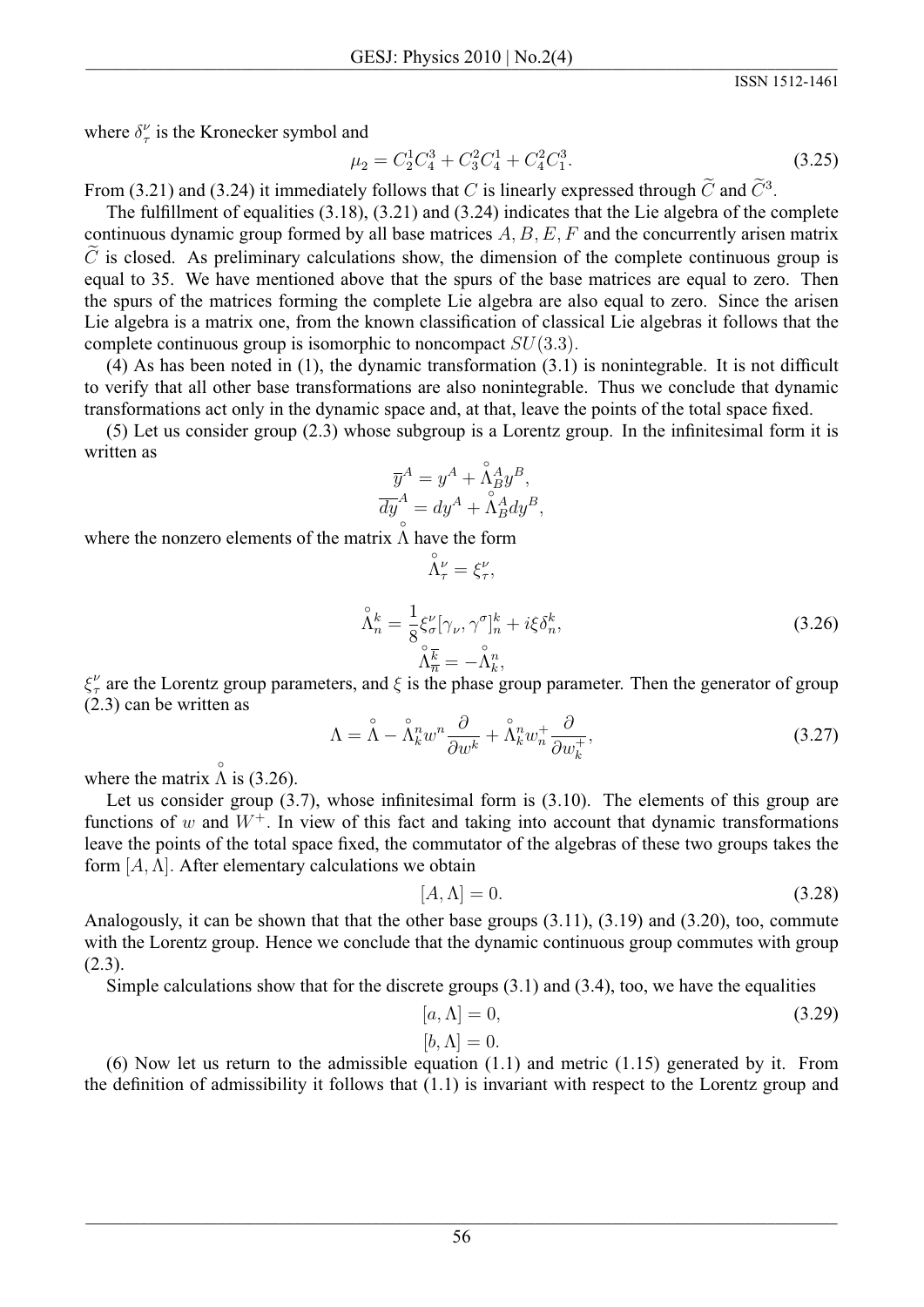equalities (1.2) are fulfilled. In that case, the internal space is the space of representation of Lorentz groups and, simultaneously with this fact, we see that equality  $(2.5)$  is fulfilled.

In the dynamic space we introduce the following transformations in the infinitesimal form:

$$
\delta x^{\nu} = \delta x^{\nu} + \xi_1 i \sqrt{\frac{H}{2}} \sum_{\alpha \in \Omega} q_{\alpha} sp[(w_{\alpha}^+ w_{\alpha})^{-1} (w_{\alpha}^+ a^{\nu} \delta w_{\alpha} - \delta w_{\alpha}^+ a^{\nu} w_{\alpha})],
$$
  

$$
\overline{\delta w_{\alpha}} = \delta w_{\alpha} + \xi_1 i \frac{1}{\sqrt{2H}} a_{\nu} w_{\alpha} \delta x^{\nu},
$$
  

$$
\delta w_{\alpha}^+ = \delta w_{\alpha}^+ - \xi_1 i \frac{1}{\sqrt{2H}} w_{\alpha} a_{\nu} \delta x^{\nu},
$$
\n(3.30)

and

$$
\delta x^{\nu} = \delta x^{\nu} + \xi_2 \sqrt{\frac{H}{2}} \sum_{\alpha \in \Omega} q_{\alpha} s p [(w_{\alpha}^+ w_{\alpha})^{-1} (w_{\alpha}^+ a^{\nu} \delta w_{\alpha} + \delta w_{\alpha}^+ a^{\nu} w_{\alpha})],
$$
  
\n
$$
\delta w_{\alpha} = \delta w_{\alpha} - \xi_2 \frac{1}{\sqrt{2H}} a_{\nu} w_{\alpha} \delta x^{\nu},
$$
  
\n
$$
\delta w_{\alpha}^+ = \delta w_{\alpha}^+ - \xi_2 \frac{1}{\sqrt{2H}} w_{\alpha} a_{\nu} \delta x^{\nu},
$$
\n(3.31)

where  $\xi_1, \xi_2$  are the group parameters and  $a_{\nu} = \tilde{g}_{\nu\sigma} a^{\sigma}$ . These transformations are nonintegrable and therefore they leave the points of the total space fixed. By direct calculations we can verify that  $(3.30)$ and  $(3.31)$  preserve the invariance of metric  $(1.15)$ . These one-parameter groups can be treated as base groups by means of which we can construct a complete dynamic group.

We have thus shown that for any irreducible representation of the Lorentz group there exists its own dynamic group.

(7) Analyzing the results of (3), we come to the conclusion that the dimension of the dynamic continuous group depends on the algebraic properties of Dirac matrices (i.e. on the representation of the Lorentz group) and – through equality  $(3.21)$  – on the dimension of the external space, but does not depend on the dimension of the internal space. Indeed, if we extend the dimension of the internal space of the Dirac equation and, when doing so, do not violate the algebraic properties of the matrix  $\gamma^{\nu}$ , then the dynamic group  $SU(3.3)$  will not change.

An analogous picture is observed when we consider arbitrary representations of the Lorentz group. From (3.30–31) it immediately follows that the matrices  $a^{\nu}$  contained in the admissible equation (1.1) play the key role in the dynamic group construction. These matrices dictate not only representations of the Lorentz group, but also the formation of the corresponding dynamic group.

 $(8)$  Let us consider group (2.2). We perform calculations analogous to those done in (5) for base admissible subgroups and group  $(2.2)$ . It is easy to verify that these groups do not commute with each other.

There arises a question why  $(2.3)$  commutes with a dynamic group and  $(2.2)$  does not. The most important point in the case of  $(2.3)$  is that the internal space is the space of representations of the Lorentz group and, simultaneously with this, equality (2.5) is fulfilled for the matrices  $\gamma^{\nu}$  and  $[\gamma_{\sigma}, \gamma^{\tau}]$ . The nonfulfillment of even one of these two conditions leads to the noncommutativity with the dynamic group.

From  $(1)$  and  $(2)$  of Section 2, it immediately follows that group  $(2.2)$  not only violates equality (2.5), but, simultaneously with this, the internal space ceases to be the space of representations of the Lorentz group. Obviously, the violation of  $(2.5)$  brings about the violation of the invariance of the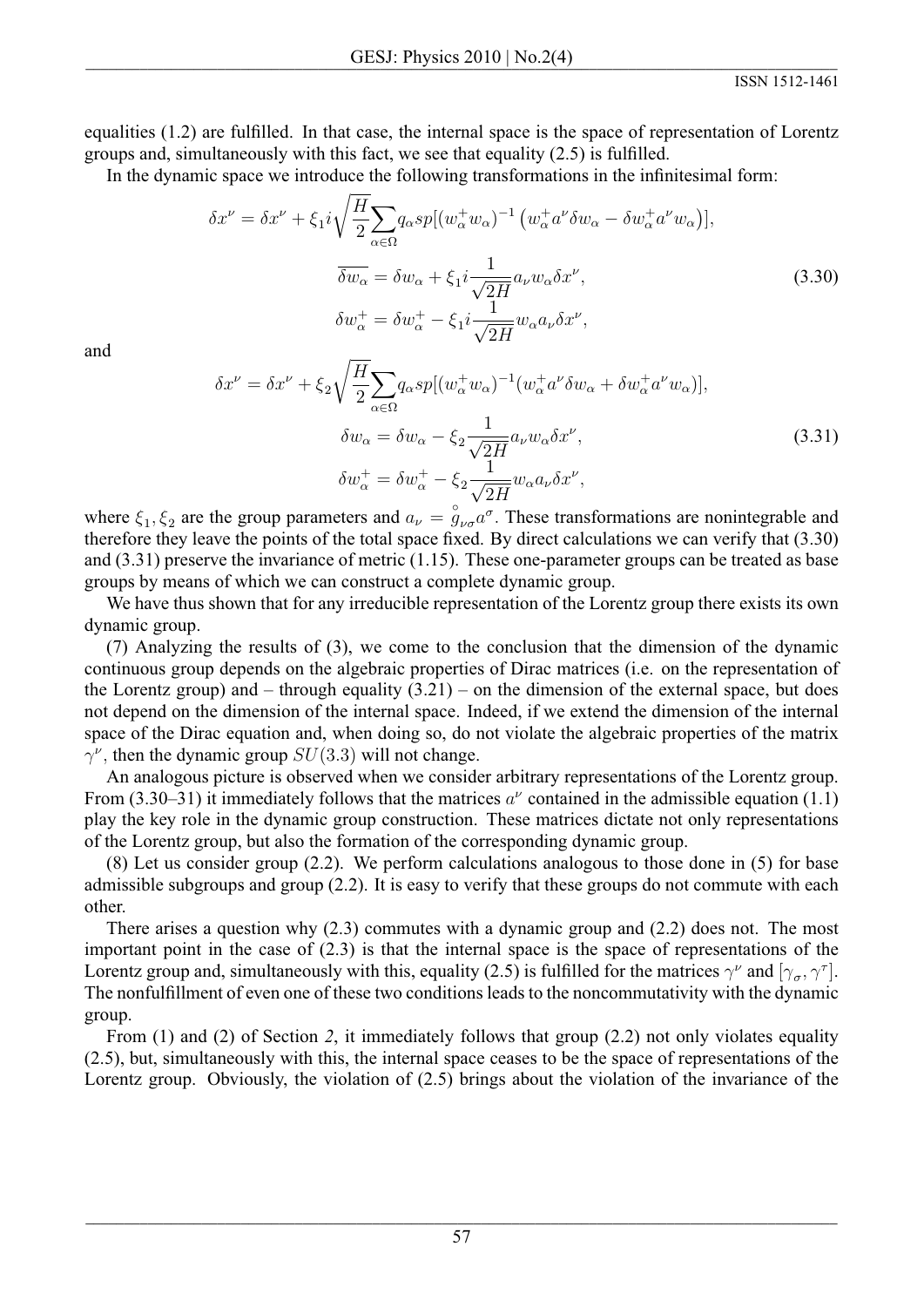Dirac equation. Therefore group  $(2.2)$  should be rejected.

Let us proceed now to equation  $(1.1)$ . If  $(1.1)$  is an admissible equation, then the internal space is the space of representations of the Lorentz group and, simultaneously with this, equality  $(2.5)$  is fulfilled. Obviously, the Lorentz group and the dynamic group (3.30–3.31) commute with each other.

## 4. On the dynamic group representation

If some group acts in the tangent space, then, as is known, the tensor field, if it exists, is transformed according to the tensor laws. In the theory presented here, in a dynamic space there acts a dynamic group. Then any considered tensor field transforms by the rule of representation of this group. On the other hand, the internal field is the field generated by test fields. This means that the internal space is, generally speaking, the space of representations not only for a Lorentz group, but also for a dynamic group.

Justify this reasoning, we consider transformations  $(3.11)$  and  $(3.14)$  and investigate the Lie algebra of this group. Calculations show that the following commutative relations are valid:

$$
[B, E] = P,
$$

$$
[P, B] = -E + \frac{\tilde{\rho}}{\rho} B,
$$
  
\n
$$
[P, E] = -B - \frac{\tilde{\rho}}{\rho} E,
$$
\n(4.1)

where the nonzero elements of the matrix  $P$  have the form

$$
P_{\sigma}^{\nu} = 0,
$$
\n
$$
P_{n}^{\xi} = B_{\nu}^{\xi} E_{n}^{\nu} - E_{\nu}^{\xi} B_{n}^{\nu},
$$
\n(4.2)

 $\rho = w^+w$ ,  $\hat{\rho} = w^+\gamma_5w$ . Here  $\xi, \eta$  runs through the indexes and the overlined indexes of the internal space.

Let us show that there exists a two-dimensional representation of algebra (4.1). For this, we introduce the matrices

$$
\sigma_1 = \begin{pmatrix} i\gamma_5 & 0 \\ 0 & -i\gamma_5 \end{pmatrix},
$$
  
\n
$$
\sigma_2 = \begin{pmatrix} 0 & i \\ i & 0 \end{pmatrix},
$$
  
\n
$$
\sigma_3 = \begin{pmatrix} 0 & \gamma_5 \\ -\gamma_5 & 0 \end{pmatrix}.
$$
  
\n(4.3)

Let these matrices act on  $v = (w_1, w_2)$ , where  $w_1, w_2$  are two copies of 4-spinors. Extending the Dirac conjugation and multiplying by the matrix  $-i\sigma_2$ , we obtain

$$
v \to v^+ = (v)^+ = -iv^{(H)}\gamma_4\sigma_2,\tag{4.4}
$$

where  $v^{(H)}$  is the Hermitian conjugation to v. For such an extension of the external space, metric (1.21) takes the form

$$
ds^{2} = \overset{\circ}{g}_{\nu\tau} dx^{\nu} dx^{\tau} + 2\frac{H}{\rho_{2}} dv^{+} dv,
$$
\n(4.5)

where  $\rho_2$  is a scalar value of the form

$$
\rho_2 = v^+ v.
$$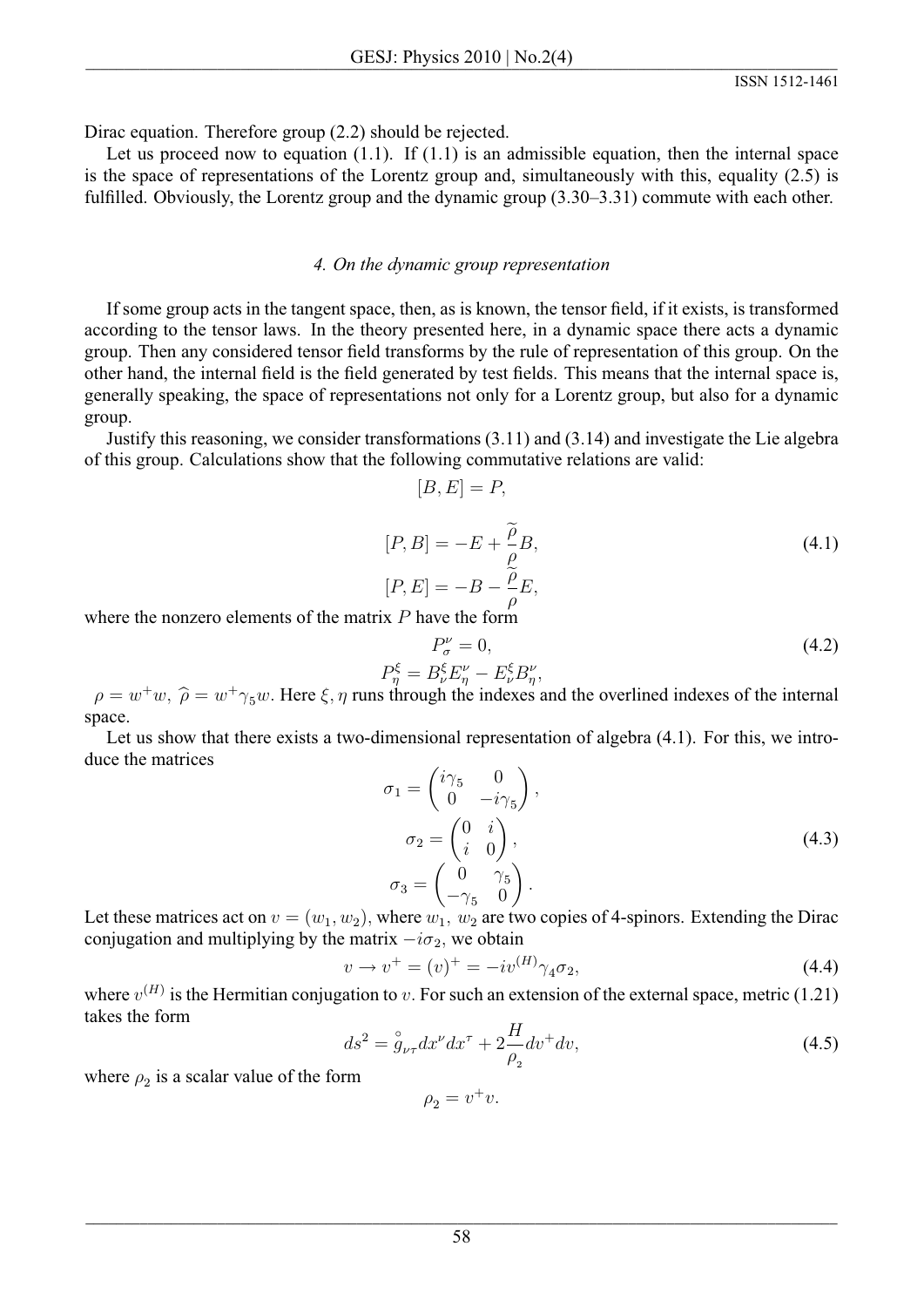Along with this, let us modify groups (3.11) and (3.14). For this, in the matrices  $B, E, P$  we make the replacement:  $w \to v$ ,  $w^+ \to v^+$ ,  $\rho = w^+w \to \rho_2 = v^+v$ ,

$$
\gamma^{\nu} \to \begin{pmatrix} \gamma^{\nu} & 0 \\ 0 & \gamma^{\nu} \end{pmatrix} = \gamma^{\nu} \begin{pmatrix} 1 & 0 \\ 0 & 1 \end{pmatrix} = \gamma^{\nu} 1.
$$

Then we obtain  $B \to B_2$ ,  $E \to E_2$ ,  $P \to P_2$ . These matrices satisfy the commutative relations (4.1). Thus we confirm the conclusion made in  $(8)$  of Section 3 that the algebraic structure of a dynamic group does not change when the dimension of the external space increases.

For conjugation (4.4) we obviously have

$$
\begin{aligned}\n\sigma_1^+ &= -\sigma_1, \\
\sigma_2^+ &= -\sigma_2, \\
\sigma_3^+ &= -\sigma_3.\n\end{aligned}
$$

 $\widetilde{B}=\frac{1}{2}\sigma_1,$ 

Let us introduce new matrices which by means of  $(4.3)$  can be written as follows:

$$
\widetilde{E} = \frac{\widetilde{\rho}_2}{2\rho_2} \sigma_1 - \frac{1}{2\rho_2} (\rho_2^2 + \widetilde{\rho}_2^2)^{\frac{1}{2}} \sigma_2, \n\widetilde{P} = \frac{1}{2\rho_2} (\rho_2^2 + \widetilde{\rho}_2^2)^{\frac{1}{2}} \sigma_3,
$$
\n(4.6)

where  $\rho_2 = v^+v$ ,  $\tilde{\rho}_2 = v^+\gamma_5v$ . By direct calculations it can be verified that matrices (4.6) satisfy the commutative relations (4.1).

 $\sigma_1 = 2\widetilde{B}$ ,

From equality (4.6) we express  $\sigma_1$ ,  $\sigma_2$ ,  $\sigma_3$  through  $\widetilde{B}$ ,  $\widetilde{E}$ ,  $\widetilde{P}$  as follows:

$$
\sigma_2 = (\rho_2^2 + \tilde{\rho}_2^2)^{-\frac{1}{2}} (2\tilde{\rho}_2 \tilde{B} - 2\rho_2 \tilde{E}), \n\sigma_3 = 2\rho(\rho_2^2 + \tilde{\rho}_2^2)^{-\frac{1}{2}} \tilde{P}.
$$
\n(4.7)

Now, in (4.7) we replace the matrices  $\widetilde{B}$ ,  $\widetilde{E}$ ,  $\widetilde{P}$  by  $B_2$ ,  $E_2 P_2$ , respectively. The arisen matrices are denoted by  $h_1$ ,  $h_2$ ,  $h_3$ . Next, in the modified dynamic space we introduce the group

$$
\overline{\delta y_2^A} = \delta y_2^A + t^a h_a{}^A_B(v, v^+) \delta y_2^B,
$$
\n(4.8)

where

$$
y_2^{\nu} = x^{\nu},
$$
  
\n
$$
y_2^{(k)} = v^{(k)},
$$
  
\n
$$
y_2^{(\overline{k})} = v_k^+.
$$

It is obvious that (4.8) is a dynamic group arisen on the basis of the modified one-parameter groups  $(3.11)$ ,  $(3.14)$ , but with generators  $h_a$ , where  $t^a$  are the group parameters. It is not difficult to write an exact representation of group (4.8), acting in the internal space:

$$
\overline{v} = v + t^a \sigma_a v,\tag{4.9}
$$

$$
\overline{v}^+ = v^+ - t^a v^+ \sigma_a.
$$

The differentiation of these equalities gives

$$
\overline{dv} = dv + t^a \sigma_a dv,
$$
  
\n
$$
\overline{dv}^+ = dv^+ - t^a dv^+ \sigma_a.
$$
\n(4.10)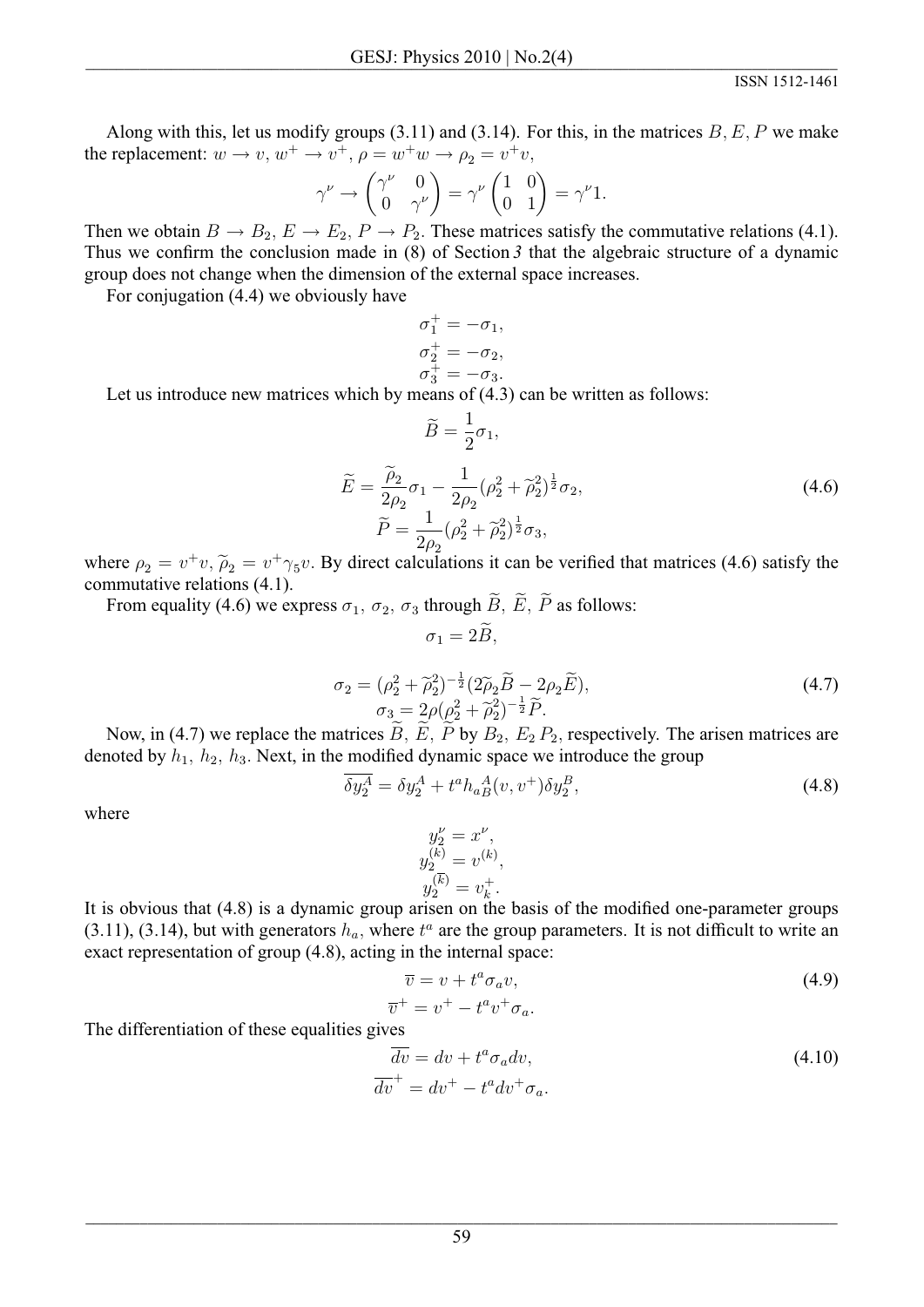Combining  $(4.8)$  and  $(4.10)$ , in the dynamic space we finally obtain

$$
\overline{\delta y}_2^A = \delta y_2^A + t^a [\sigma_a + h_a(v, v^+)]_B^A \delta y_2^B,
$$
\n(4.11)

where  $\sigma_{a\tau}^{\nu} = 0$ , while the other elements coincide with (4.3).

As expected, if the internal space is a representation of the dynamic group, then, in addition to (4.8), there appears a summand with matrices  $\sigma_a$ .

Since the matrices  $h_a$  are the functions of v and  $v^+$ , by analogy with (3.27), for the elements of the Lie algebra of group  $(4.9-11)$  we introduce the generator

$$
\varkappa_a = h_a(v, v^+) + \sigma_a - \left(\frac{\partial}{\partial v}\sigma_a v\right) + \left(v^+\sigma_a \frac{\partial}{\partial v^+}\right),\tag{4.12}
$$

where the term

$$
v^{(q)}\sigma_{a(q)}^{(p)}\frac{\partial}{\partial v^{(p)}}
$$

is formally represented in the form  $[(\partial/\partial v) \sigma_a v]$ . By simple calculations we obtain

$$
[\varkappa_a, \varkappa_b] = C^c_{ab} \varkappa_c, \tag{4.13}
$$

where  $C_{ab}^c$  are the structural constants of a noncompact group  $SU(1.1)$ .

So, we come to the following conclusions:

a) We have shown that the internal space is the space of representations of the Lorentz group and the dynamic group. This result is in a fairly good agreement with our understanding of the set of admissible test fields.

b) As follows from  $(2.3)$  and  $(4.9)$ , the Lorentz and dynamic groups act unitarily in the internal space. The phase group, contained in (2.3) (the parameter  $\xi$ ) also acts unitarily. As to the extension group (2.4), it falls out of this pattern and does not act unitarily.

c) Under the action of the dynamic group the coordinates  $v, v^+$  of the internal space acquire a certain specific feature: they do not react to the action of the matrices  $h_a$ , but get transformed by the representation matrices  $\sigma_a$ . Thus under the action of the Lorentz, phase and dynamic groups we have

$$
\overline{v} = v + \frac{1}{8} \xi_{\sigma}^{\nu} [\gamma_{\nu}, \gamma^{\sigma}] v + \xi^{a} \sigma_{a} v + i \xi v,
$$
\n
$$
\overline{v}^{+} = v^{+} - \frac{1}{8} \xi_{\sigma}^{\nu} v^{+} [\gamma_{\nu}, \gamma^{\sigma}] - \xi^{a} v^{+} \sigma_{a} - i \xi v^{+}.
$$
\n(4.14)

### 5. Geometry of a complex

Summarizing the results of our studies, we can say that by giving a differential equation we automatically mean that we give a complex of three spaces: external, internal and dynamic. Let us discuss once more some questions connected with the geometry of a complex based on the field motion logic. As has been said above, our starting point is Felix Klein's statement that the geometry of a space is defined by the group acting in it.

(1) Let us consider the continuous groups  $(2.3)$ ,  $(4.9)$  and  $(4.11)$ . Combining these groups, we obtain the transformation rule for the elements of a complex in the infinitesimal form

$$
\overline{x}^{\nu} = x^{\nu} + \xi_{\sigma}^{\nu} x^{\sigma} + \xi^{\nu},
$$
  
\n
$$
\overline{w} = w + \mathring{T}w,
$$
  
\n
$$
\overline{w}^{+} = w^{+} - w^{+} \mathring{T},
$$
\n(5.1)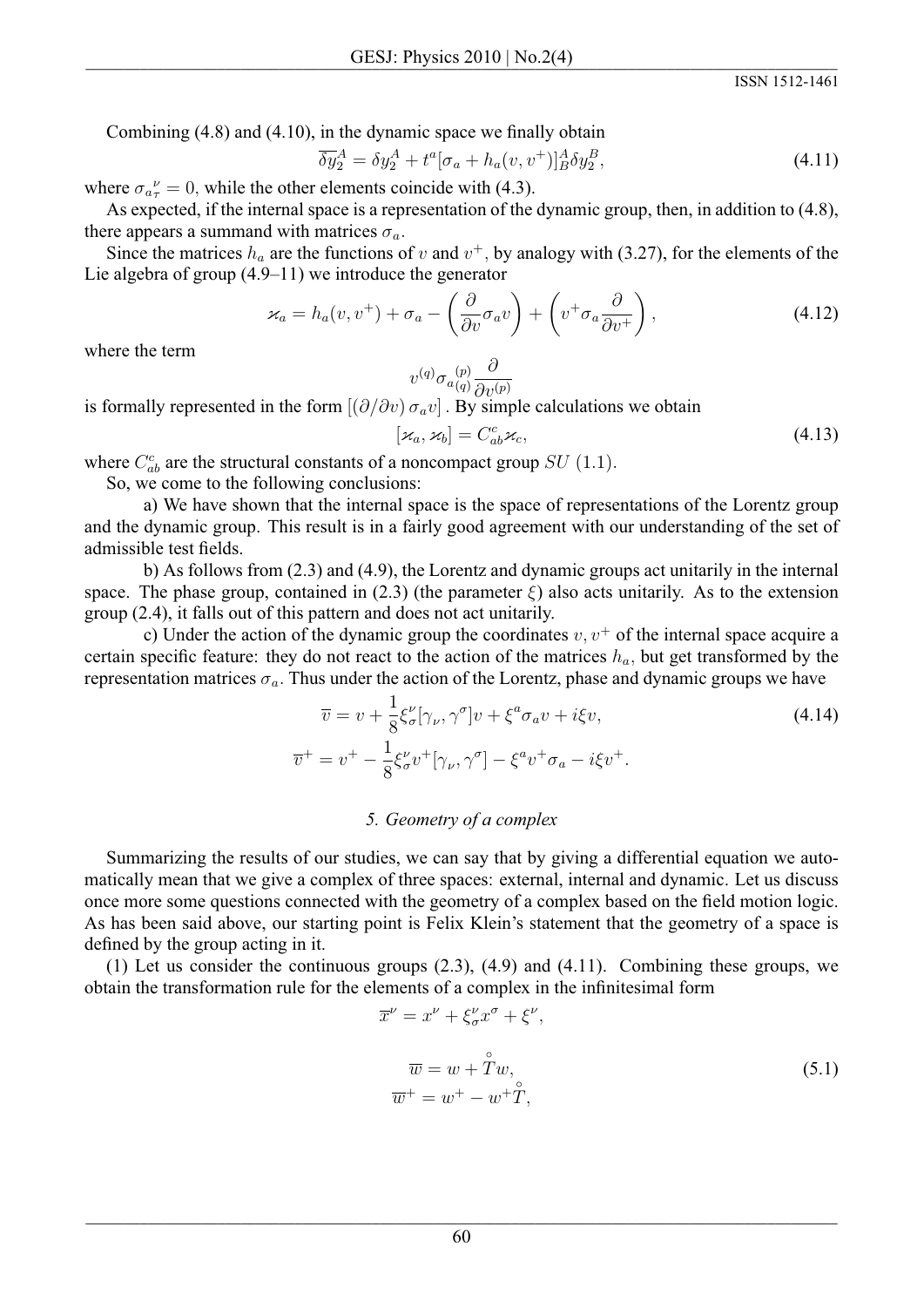$$
\overline{\delta y}{}^A = \delta y^A + (\overset{\circ}{T} + \xi^a h_a)_{B}^A \delta y^B,
$$

where  $\delta y^A$  are the base element of the cotangent space. The nonzero elements of the matrix  $\hat{T}_B$  have the form:

$$
\widetilde{T}_{\tau}^{\nu} = \xi_{\tau}^{\nu},
$$
\n
$$
\widehat{T}_{n}^{k} = \frac{1}{8} \xi_{\sigma}^{\nu} [\gamma_{\nu}, \gamma^{\sigma}]_{n}^{k} + \xi^{a} \sigma_{an}^{k} + i \xi \delta_{n}^{k},
$$
\n
$$
\widehat{T}_{\overline{n}}^{\overline{k}} = -\widehat{T}_{k}^{n}.
$$
\n(5.2)

Denote group (5.1) by  $G$ . In (5.1–2) we again use the notation introduced in Sections 1, 2, but now w denotes the coordinates of the modified internal space, and  $\delta y^A$  the coordinates of the corresponding dynamic space.

(2) From (5.1) it immediately follows that the Lorentz group (parameters  $\xi_{\sigma}^{\nu}$ ,  $\xi^{\nu}$ ) acts in the external space, while the dynamic group (matrices  $h_a$ ) acts in the dynamic space. These groups act independent of each other.

As seen from (5.1), the internal space is the space of representations of the Lorentz group (spinor space) and the dynamic group (generators  $\sigma_a$ ).

In Section  $\beta$  we have shown that the Lorentz group and the dynamic group commute with each other. With this property agrees the commutativity of representations of these groups, which follows from the equalities

$$
[[\gamma_{\nu}, \gamma^{\tau}], \sigma_a] = 0,
$$
  
\n
$$
[\gamma_{\nu}\sigma_2, \sigma_a] = 0.
$$
\n(5.3)

As seen immediately from Sections 2, 3, base dynamic groups are constructed from the dynamic part of the differential equation of the test field (matrices  $a^{\nu}$  and, in the case of the Dirac equation, matrices  $\gamma^{\nu}$  and from the elements of the internal space. This means that the dynamics of the considered test field is imprinted on the dynamic group and, thereby, on the geometry of the complex.

(3) In the total space let us take two infinitely close points M and  $M_1$  with coordinates  $y^A$  and  $y^A + dy^A$ . As indicated in Section 2, the dynamic group being a nonintegrable transformation does not act on the total space and leaves the points of this space fixed. This means that the group  $\tilde{G}$  acts on the coordinates  $du^A$  through the matrix  $\tilde{T}$ . Then we find

$$
\overline{dy}^A = dy^A + \mathring{T}_B^A dy^B. \tag{5.4}
$$

The tangent vector  $\partial/\partial y^A$  and the cotangent vector  $dy^A$  are self-conjugate. Hence (5.4) immediately vields

$$
\frac{\overline{\partial}}{\partial y^A} = \frac{\partial}{\partial y^A} - \mathring{T}_A^B \frac{\partial}{\partial y^B}.
$$
\n(5.5)

Thus we have come to the conclusion that under the action of the group  $\hat{G}$ , along with the vector  $\Phi^A$  transformed by rule (5.1<sub>4</sub>) as follows

$$
\overline{\Phi}^A = \Phi^A + (\mathring{T} + \xi^a h_a)_B^A \Phi^B, \tag{5.6}
$$

there exists a vector  $F^A$  whose transformation gives

$$
\overline{F}^A = F^A + \mathring{T}_B^A F^B. \tag{5.7}
$$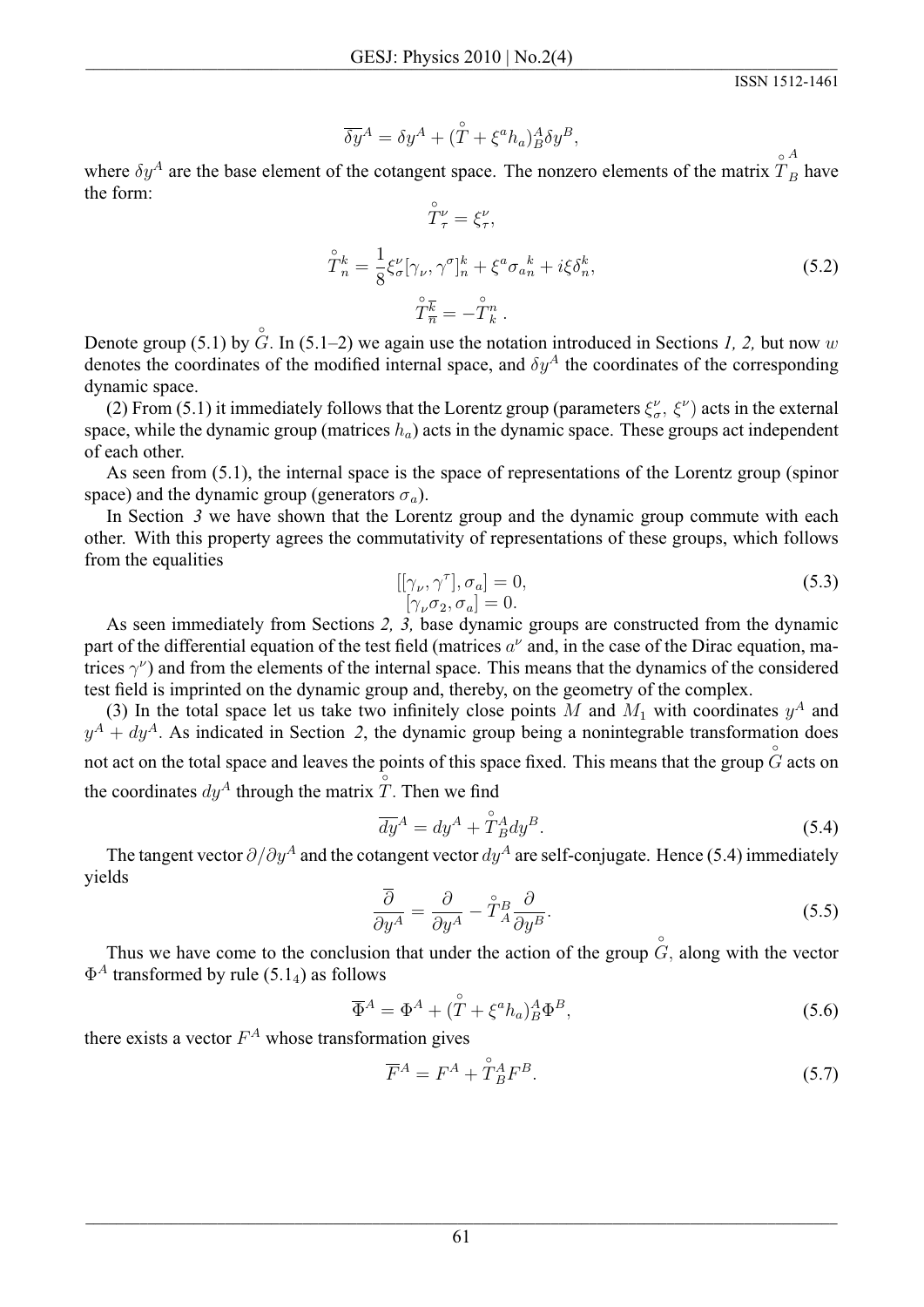Following these transformation rules, in the sequel we will call  $F^A$  a standard vector, and  $\Phi^A$  a dynamic vector.

From  $(5.6-7)$  it immediately follows that the dynamic group forbids to perform the operation of addition of vectors  $\Phi$  and F.

By virtue of  $(5.4)$ , under the action of group  $(4.11)$  metric  $(4.5)$  remains invariant. The invariance of the metric does not change if instead of  $(4.9)$  we take transformation  $(4.14)$ .

Let us now return to the questions arisen when deriving (2.18–19). If instead of  $\xi$  we consider the function  $\Theta(y)$ , then  $\Theta(y)$  will appear in (4.14) as a localized group parameter for  $\sigma_a$ . In that case, for  $(4.14)$  to preserve the invariance of metric  $(4.5)$ , we come to result  $(2.19)$ . This means that the obtained total geometry does not admit arbitrariness and in the dynamic group the group parameters must be independent.

 $(4)$  Let us go back to equation  $(1.16)$ . The internal space of this equation is extended so that it becomes also the space of representation of the dynamic group. If  $w = u(x)$  is an element of the modified internal space, then the equality

$$
dw = \frac{\partial u}{\partial x^{\nu}} dx^{\nu}
$$

and transformations  $(5.1-2)$ ,  $(5.4-5)$  readily imply

$$
\frac{\partial u^k}{\partial x^{\nu}} = \frac{\partial u^k}{\partial x^{\nu}} x - \xi^{\sigma}_{\nu} \frac{\partial u^k}{\partial x^{\sigma}} + \mathring{T}^k_n \frac{\partial u^n}{\partial x^{\nu}}.
$$
\n(5.8)

In order to preserve the invariance of equation  $(1.16)$  with respect to transformations  $(5.1-3)$  and  $(5.8)$ , it must be reduced to the equation

$$
-i\gamma^{\nu}\sigma_2 \frac{\partial u}{\partial x^{\nu}} = mu. \tag{5.9}
$$

As said in Section 1, the observer is enclosed within process (1.16). His entire reasoning and all constructions are in the frame of reference and the system of calculus of process (1.16). However, when the internal space becomes the space of representation of the dynamic group, the observer must pass from  $(1.16)$  to a process described by the modernized equation  $(5.9)$ . Recall that here we deal with the representation of subgroup  $(4.1)$  of the dynamic group. In all constructions within the framework of process (1.16), we replace the matrices  $\gamma^{\nu}$  by the matrices  $-i\gamma^{\nu}\sigma_2$ . Along with this, by virtue of  $(4.4)$  the Dirac conjugation for the coordinates of the internal space w is defined in the form

$$
w^+ = -iw^{(H)}\gamma_4\sigma_2,
$$

where  $H$  is the Hermitian conjugation.

(5) Let us investigate the geometric properties of the matrices  $a$  and  $b$  which form transformations  $(3.1)$  and  $(3.4)$  in the dynamic space.

a) Since  $(3.3)$  holds and  $(3.1)$  acts only in the dynamic space, we can interpret transformation

(3.1) as a reflection in this space. Hence, under the action of the group  $\hat{G}$  the equalities

$$
[a, h_a] = 0,\t(5.10)
$$

are fulfilled, while the matrix  $a_B^A$  is transformed by the rule

$$
\overline{a} = a + [\overset{\circ}{T}, a],\tag{5.11}
$$

where  $\lceil$ ,  $\rceil$  is the commutator.

b) Let us consider the cotangent vector  $dy^A$  which under the action of the group  $\ddot{G}$  transforms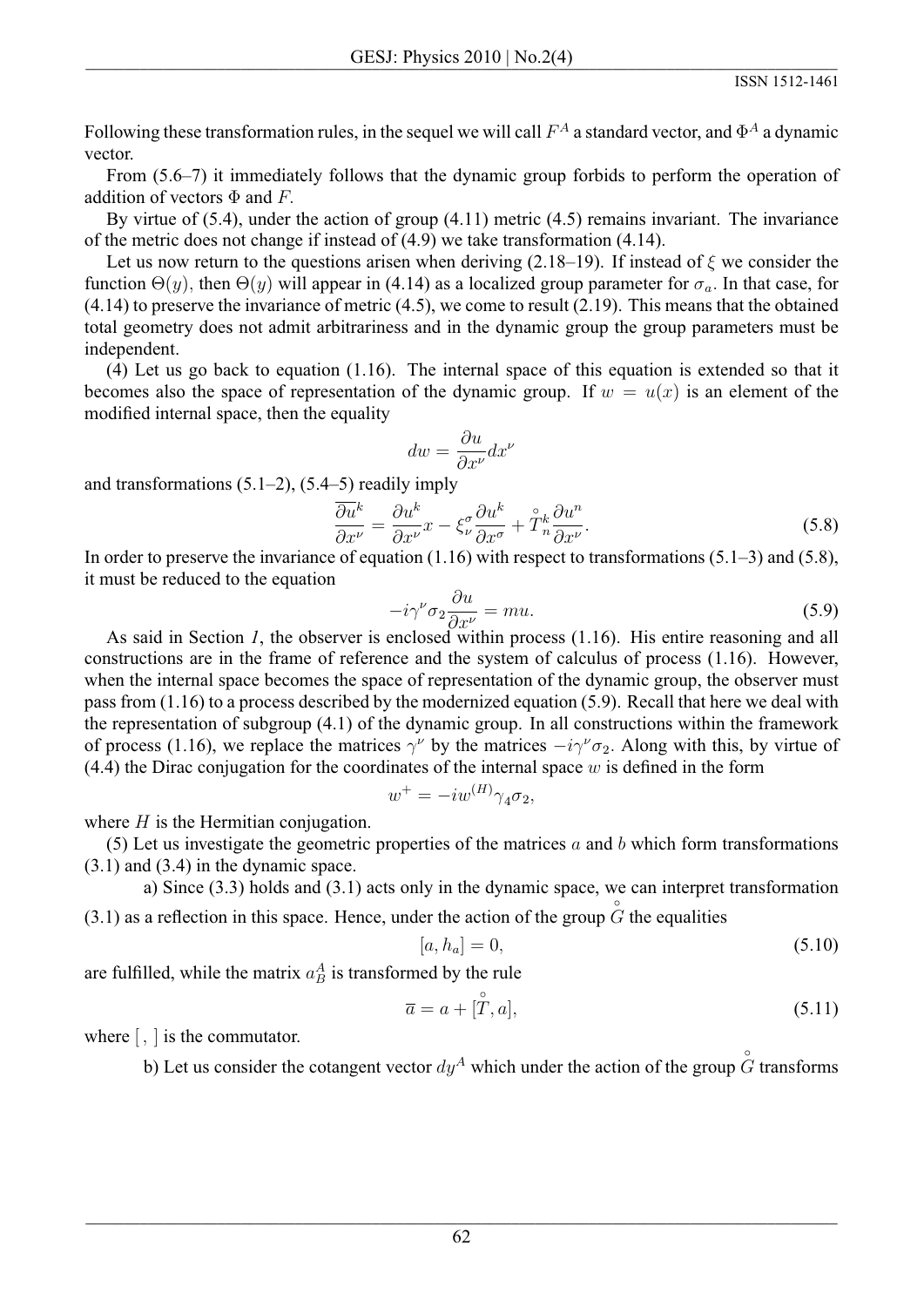by rule  $(5.4)$ . Taking into account  $(3.3)$ , we write

$$
\widetilde{dy}^{A} = a_{B}^{A} dy^{B},
$$
  
\n
$$
dy^{A} = a_{B}^{A} \widetilde{dy}^{B}.
$$
\n(5.12)

From (3.1) it immediately follows that, as different from  $dy^A$ ,  $\widetilde{dy}^A$  is not an integrable object. This leads to a conjecture that the matrix a transforms standard vectors to dynamic ones, and dynamic vectors to standard ones. Then this conjecture should be analyzed in terms of the action of the group  $\hat{G}$ . For this, we assume that some standard vector  $F^A$  and some dynamic vector  $\Phi^A$  are interrelated by the equality

$$
\Phi^A = a^A_B F^B, \nF^A = a^A_B \Phi^B.
$$
\n(5.13)

As has been said, (5.6–7) are fulfilled under the action of the group  $\hat{G}$ . Then (5.13) can be rewritten in the form

$$
\overline{\Phi}^A = \overline{a}^A_B \overline{F}^B, \n\overline{F}^A = \overline{a}^A_B \overline{\Phi}^B.
$$
\n(5.14)

Using the infinitesimal transformations  $(5.6-7)$ , from the first equality  $(5.14)$  with  $(5.13)$  taken into account we obtain

$$
\overline{a} = a + [\overset{\circ}{T}, a] + \xi^a h_a a. \tag{5.15}
$$

The second equality  $(5.14)$  leads to the transformation

$$
\overline{a} = a + [\overset{\circ}{T}, a] - \xi^a a h_a. \tag{5.16}
$$

From  $(5.15)$  and  $(5.16)$  we immediately have

$$
\{a, h_a\} = 0,\t\t(5.17)
$$

where is  $\{ , \}$  an anticommutator.

The above reasoning can be extended to the matrix  $b$  as well.

Simple calculations show that the following equalities are fulfilled:

$$
\{a, A\} = 0,\n[a, B] = 0,\n[a, E] = 0,\n\{a, F\} = 0,\n[b, A] = 0,\n\{b, B\} = 0,\n\{b, E\} = 0,\n[b, F] = 0,
$$
\n(5.18)

where A, B, E, F are generators of transformations  $(3.10-11)$  and  $(3.14-15)$ . Using equalities  $(5.18)$ , we can find the commutative relations of the matrices  $a$  and  $b$  with all commutators made up of matrices  $A, B, E, F$ . Then, by analogy with (5.18), either commutation or anticommutation takes place.

As has been said in Section 3, the Lie algebra of the total dynamic group is formed by the commutation of generators  $A, B, E, F$ . From (5.18) it follows that equalities (5.12) and (5.17) are not fulfilled for the whole dynamic group. More exactly, a certain partitioning of the dynamic group takes place. If, for example, the one-parameter groups  $(3.10)$  and  $(3.15)$  regard transformations  $(5.13)$  as a change of standard vectors to dynamic vectors and vice versa, groups  $(3.11)$  and  $(3.14)$  regard these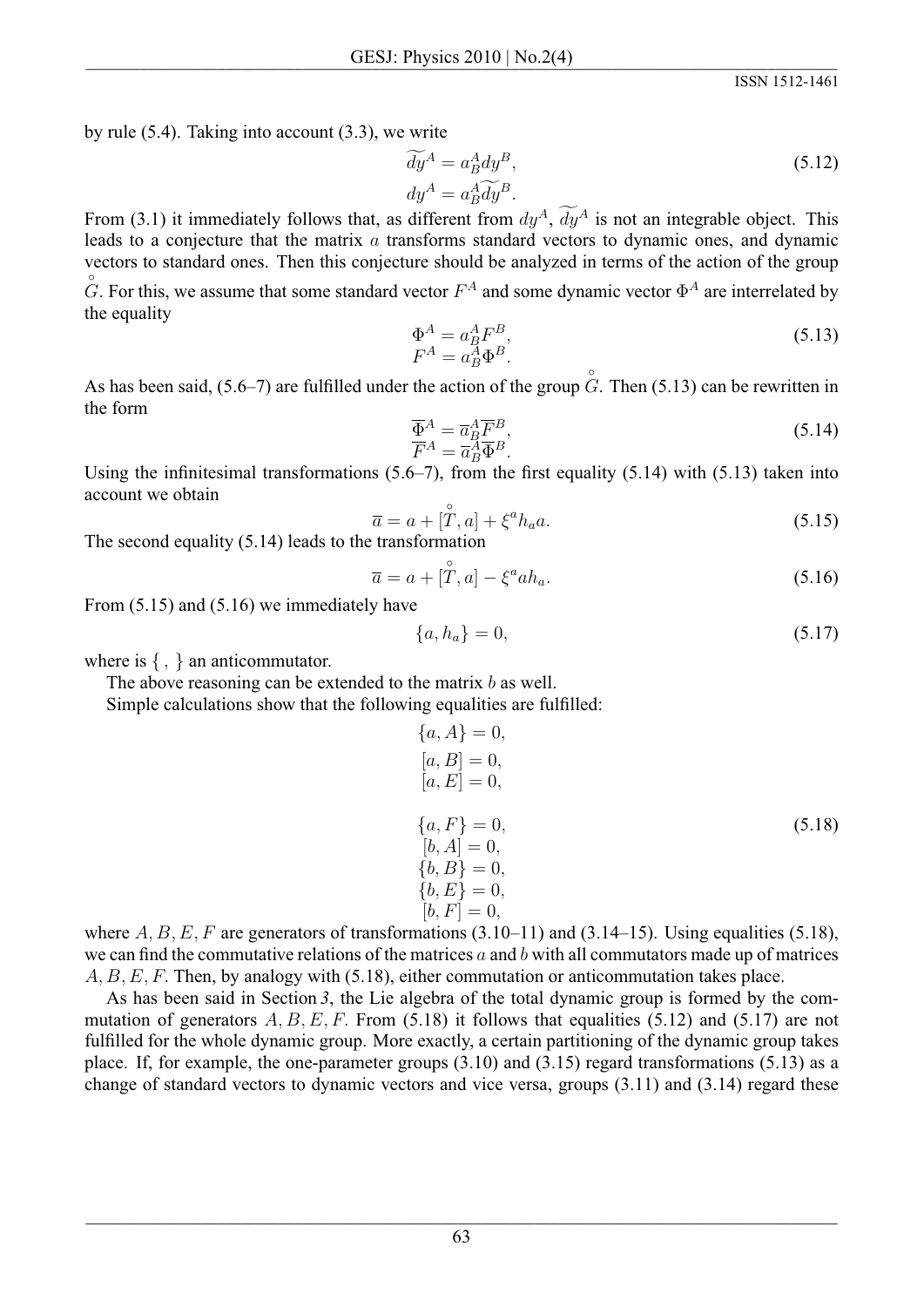transformations as reflections, *i.e.* the vector dynamics does not change.

Hence we come to the conclusion that the matrices  $a$  and  $b$  are a certain mechanism that violates the action of a continuous dynamic group in a dynamic space.

# 6. Differentiation in a complex of spaces

After we have established the metric of a complex of spaces and found the groups defining the geometry of these spaces, we see that the metric tensor and elements of a dynamic group depend on the points of the internal space. In view of this fact we should construct a method of covariant differentiation. Moreover, since there are no arbitrary functions in dynamic groups and the metric tensor is a concrete function of the points of the internal space, the connectedness elements must also be concrete functions.

For simplicity, we will consider a complex of spaces where there acts group  $(5.1)$  and the metric has form  $(4.5)$ .

Let a covariant derivative of the dynamic vector field  $\Phi^A$  have the form

$$
\mathring{\nabla}_{\!\!A} \Phi^B = \frac{\partial \Phi^B}{\partial y^A} + m_A{}^B_C \Phi^C.
$$
\n(6.1)

Taking into account the results obtained in Section 5, we conclude that under the action of the group  $\ddot{G}$ the tensor value  $\hat{\nabla}_A \Phi^B$  transforms with respect to the indexes A by rule (5.5), and with respect to B – by rule  $(5.6)$ :

$$
\overline{\hat{\nabla}_{A}}\overline{\Phi}^{B} = \overline{\hat{\nabla}}_{A}\Phi^{B} - \overline{\hat{T}}_{A}^{C}\overline{\hat{\nabla}}_{C}\Phi^{B} + (\overline{\hat{T}} + \xi^{a}h_{a})_{C}^{B}\overline{\hat{\nabla}}_{A}\Phi^{C},
$$
\n(6.2)

where the matrix  $\hat{T}$  is (5.2), h are generators of the dynamic group acting in the dynamic space. From  $(6.2)$  we immediately obtain

$$
\mathring{\nabla}_{\!\!A} h_{aC}^{\ B} = 0. \tag{6.3}
$$

(1) For  $(6.1)$  to agree with metric  $(4.5)$ , the following equality must be fulfilled [6]:

$$
\hat{\nabla}_A^{\circ}{}_{B C}^{\circ} = 0,\tag{6.4}
$$

where  $\hat{q}_{BC}$  is the metric tensor. The connectedness coefficients are written in the form

$$
m_A{}^B_C = \mathring{m}_A{}^B_C + \widetilde{m}_A{}^B_C,\tag{6.5}
$$

where  $\hat{m}_{AC}^{B}$  are Christoffel coefficients

$$
\mathring{m}_{AC}^{B} = \frac{1}{2} \mathring{g}^{BE} \left( \frac{\partial \mathring{g}_{AE}}{\partial y^{C}} + \frac{\partial \mathring{g}_{EC}}{\partial y^{A}} - \frac{\partial \mathring{g}_{AC}}{\partial y^{E}} \right). \tag{6.6}
$$

From  $(6.4)$  we find

$$
\widetilde{m}_{AC}^{E^{\circ}} g_{EB} + \widetilde{m}_{AB}^{E^{\circ}} g_{CE} = 0.
$$
\n(6.7)

For the convenience of our further calculations we introduce the notation

$$
\stackrel{\circ}{D}_A = \frac{\partial}{\partial y^A} + \stackrel{\circ}{m}_A,\tag{6.8}
$$

where the matrix  $\hat{m}_A$  (=  $m_A^B$ ) is formed from (6.6).

(2) In this stage of the investigation we are interested in fundamental issues of the arisen theory. Therefore, for the sake of simplicity, we will consider the dynamic group  $(3.10)$ . From condition  $(2.7)$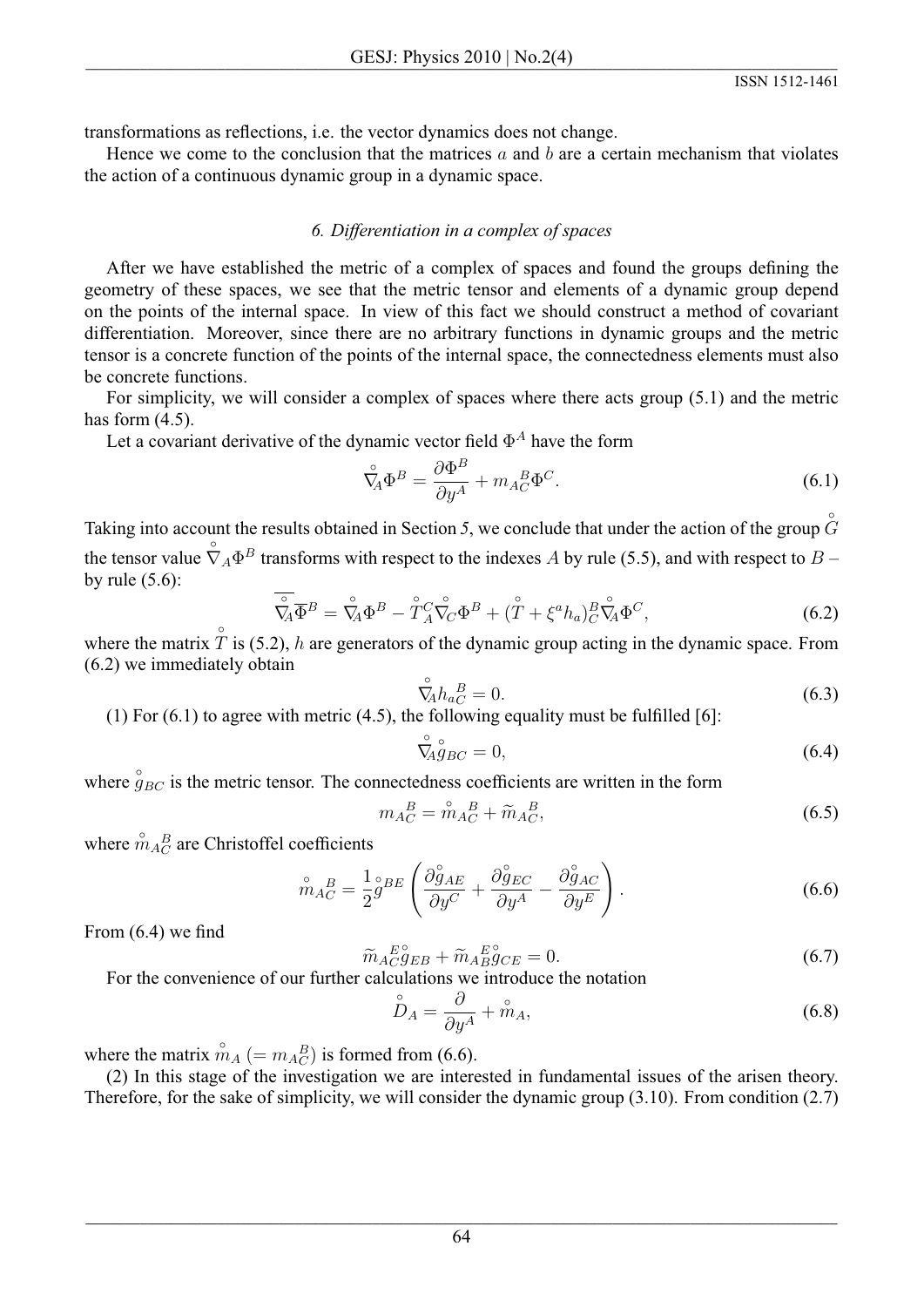we easily find

$$
A_{AGEE}^{E^{\circ}} + A_{BGEB}^{E^{\circ}} = 0.
$$
\n(6.9)

Using the conclusions of  $(1)$ , for  $(3.10)$  condition  $(6.3)$  takes the form

$$
\stackrel{\circ}{D}_A A_C^B + [\stackrel{\sim}{m}_A, A]_C^B = 0,\tag{6.10}
$$

where  $\stackrel{\circ}{D}_A$  is (6.8).

By 2.14), it is not difficult to verify that the following matrix equality is valid:

$$
A^3 = -A.\tag{6.11}
$$

Let us solve equation (6.10) for  $\widetilde{m}_A$ . Taking into account (6.11), we find

$$
\widetilde{m}_A = [\overset{\circ}{D}_A A, A] - \frac{3}{4} A [\overset{\circ}{D}_A A, A] A,\tag{6.12}
$$

where

$$
\overset{\circ}{D}_A A = \frac{\partial A}{\partial y^A} + [\overset{\circ}{m}_A, A].
$$

After substituting  $(6.12)$  and  $(6.5)$  into  $(6.1)$ , we obtain the covariant derivative corresponding to the base dynamic group (3.10). Simple calculations using (6.9) show that (6.12) satisfies equality (6.7). This means that the found covariant derivative  $(6.1)$  agrees with metric  $(4.5)$ .

We have thus seen that for the dynamic group there exist connectedness coefficients  $\tilde{m}_A$  and they are expressed through generators of the group. For the total continuous dynamic group, matrices  $\tilde{m}_A$ have a cumbersome structure and therefore we will limit our discussion to the above-given results.

(3) It is obvious that for a standard vector  $F^A$  that transforms by rule (5.7) the covariant derivative  $(6.1)$  takes the form

$$
\mathring{\nabla}_{\!\!A} F^B = \mathring{D}_A F^B.
$$

We conclude by giving the rule of transformation of  $m_{A_C}^B$  under the action of the group  $\ddot{G}$ . Using  $(5.6)$ , from  $(6.1–2)$  we easily find

$$
\overline{m}_{AC}^{B} = m_{AC}^{B} - \mathring{T}_{A}^{E} m_{EC}^{B} + [\mathring{T} + \xi^{a} h_{a}, m_{A}]_{C}^{B} - \xi^{a} \frac{\partial h_{aC}^{B}}{\partial y^{A}}.
$$
\n(6.13)

In view of  $(6.3)$ , transformation  $(6.13)$  can be rewritten in the form

$$
\overline{m_A}^B_C = m_A{}^B_C - \mathring{T}_A^E m_E{}^B_C + [\mathring{T}, m_A]^B_C. \tag{6.14}
$$

It appears that under the action of the group G the connectedness coefficients  $m_A^B$  transform like components of a standard tensor of third rank. This agrees with the fact that  $m_A^B_C$  are formed from  $w, w^+$  and  $\gamma^{\nu}$  which transform by rule (5.1) and, at that,  $m_A^B_C$  are concrete functions of  $w, w^+$  and  $\gamma^{\nu}$ 

On the strength of this reasoning, under the action of the group  $G$ , matrices transform by the rule

$$
\overline{h_a} = h_a + [\tilde{T}, h_a]. \tag{6.15}
$$

#### Conclusion

Let us summarize the results of our investigation. For this, we will consider a freely evolving process with the observer inside. He studies his process. We remind that the considered process does allow the observer to use any instruments or external processes not to violate the dynamics of his